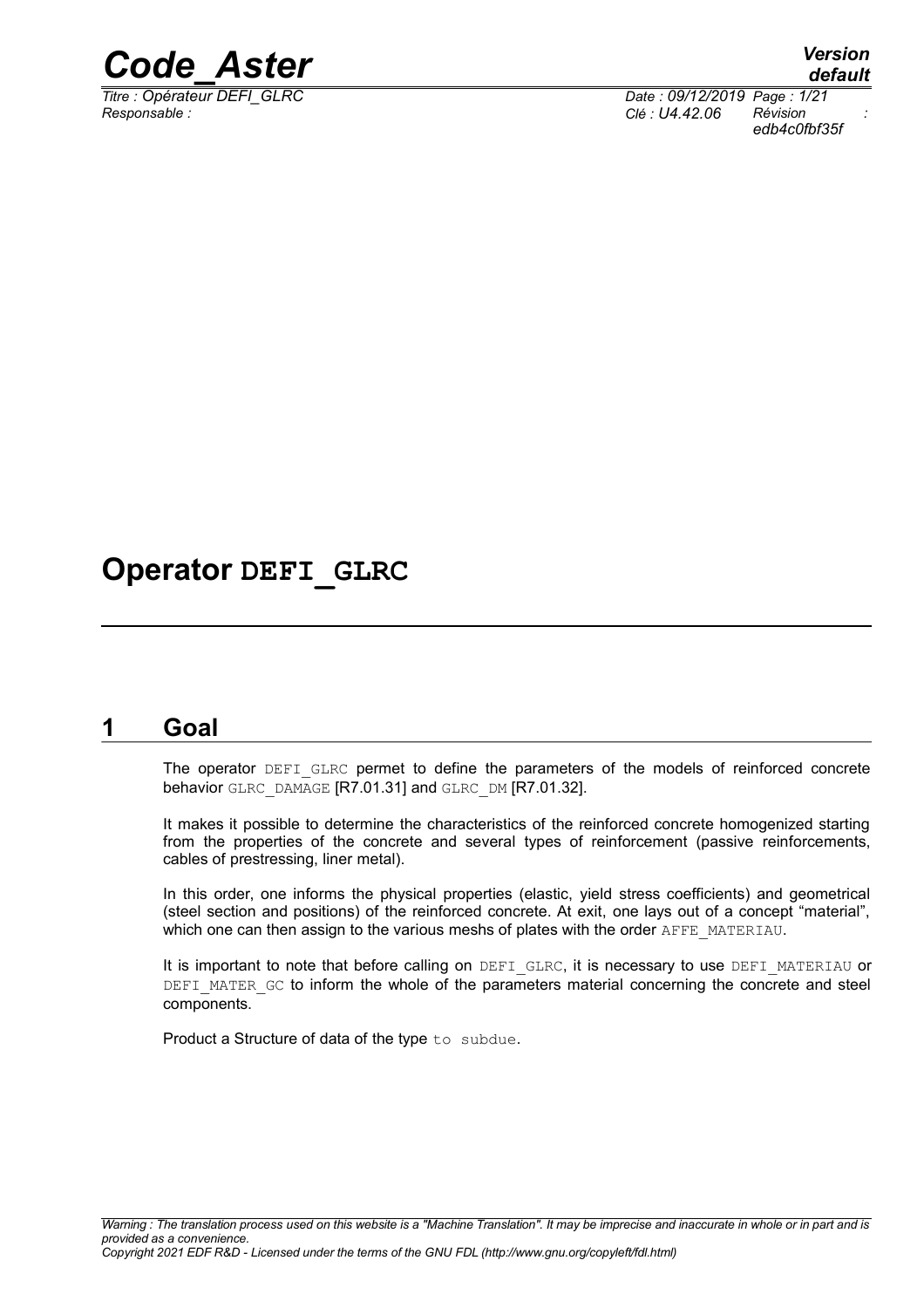# **Code Aster**

Titre : Opérateur DEFI GLRC Responsable:

Date: 09/12/2019 Page: 2/21 Clé : U4.42.06 Révision edb4c0fbf35f

### **Contents**

| 5.1.8 Operands MP1X/MP1Y/MP2X/MP2Y and MP1X_FO/MP1Y_FO/MP2X_FO/MP2Y_FO17 |  |
|--------------------------------------------------------------------------|--|
|                                                                          |  |
|                                                                          |  |
|                                                                          |  |
|                                                                          |  |
|                                                                          |  |
|                                                                          |  |
|                                                                          |  |

Warning : The translation process used on this website is a "Machine Translation". It may be imprecise and inaccurate in whole or in part and is provided as a convenience.<br>Copyright 2021 EDF R&D - Licensed under the terms of the GNU FDL (http://www.gnu.org/copyleft/fdl.html)

 $\cdot$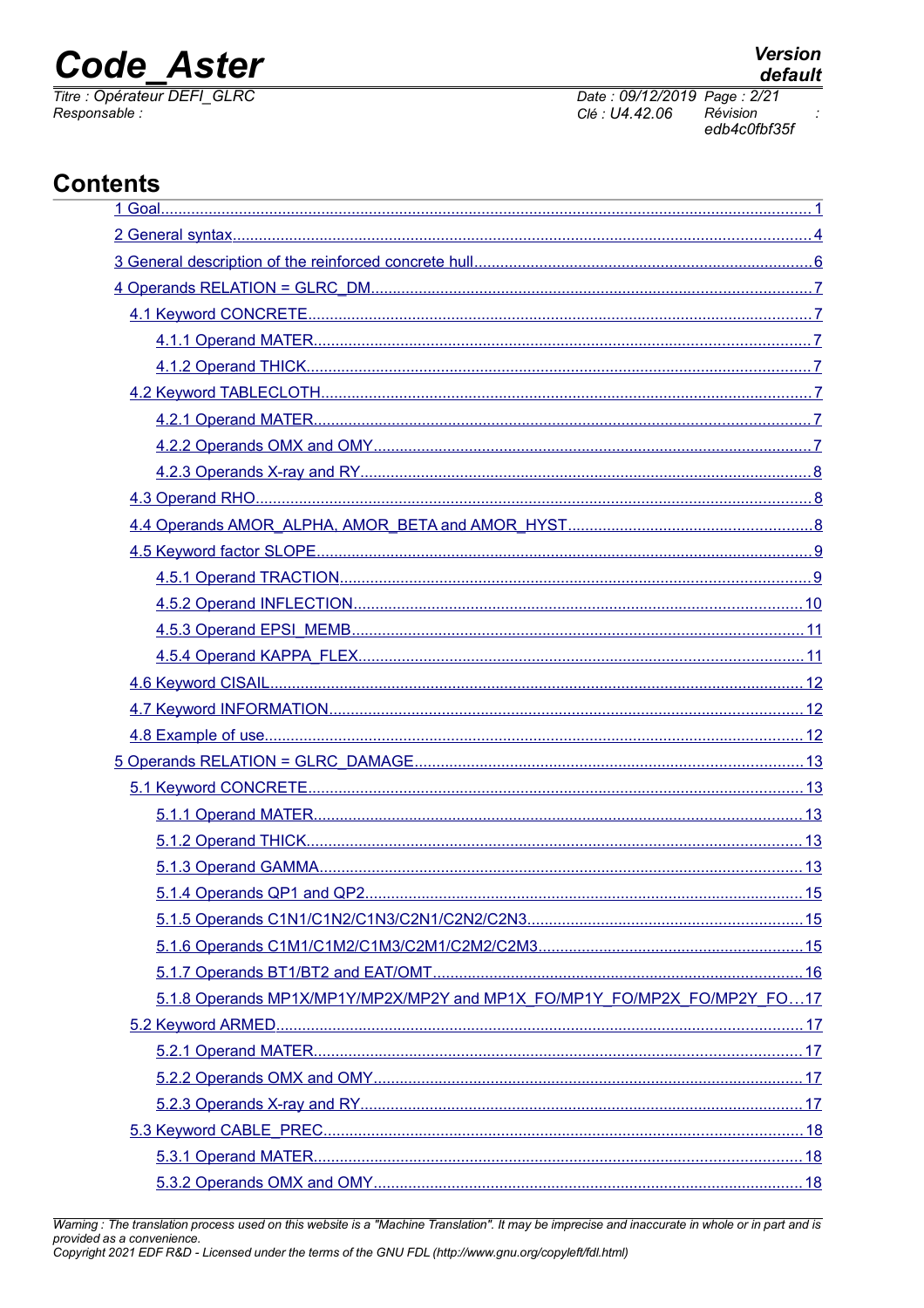| Titre : Opérateur DEFI GLRC | Date: 09/12/2019 Page: 3/21 |                          |  |
|-----------------------------|-----------------------------|--------------------------|--|
| Responsable :               | Clé : U4.42.06              | Révision<br>edb4c0fbf35f |  |
|                             |                             |                          |  |

## *default*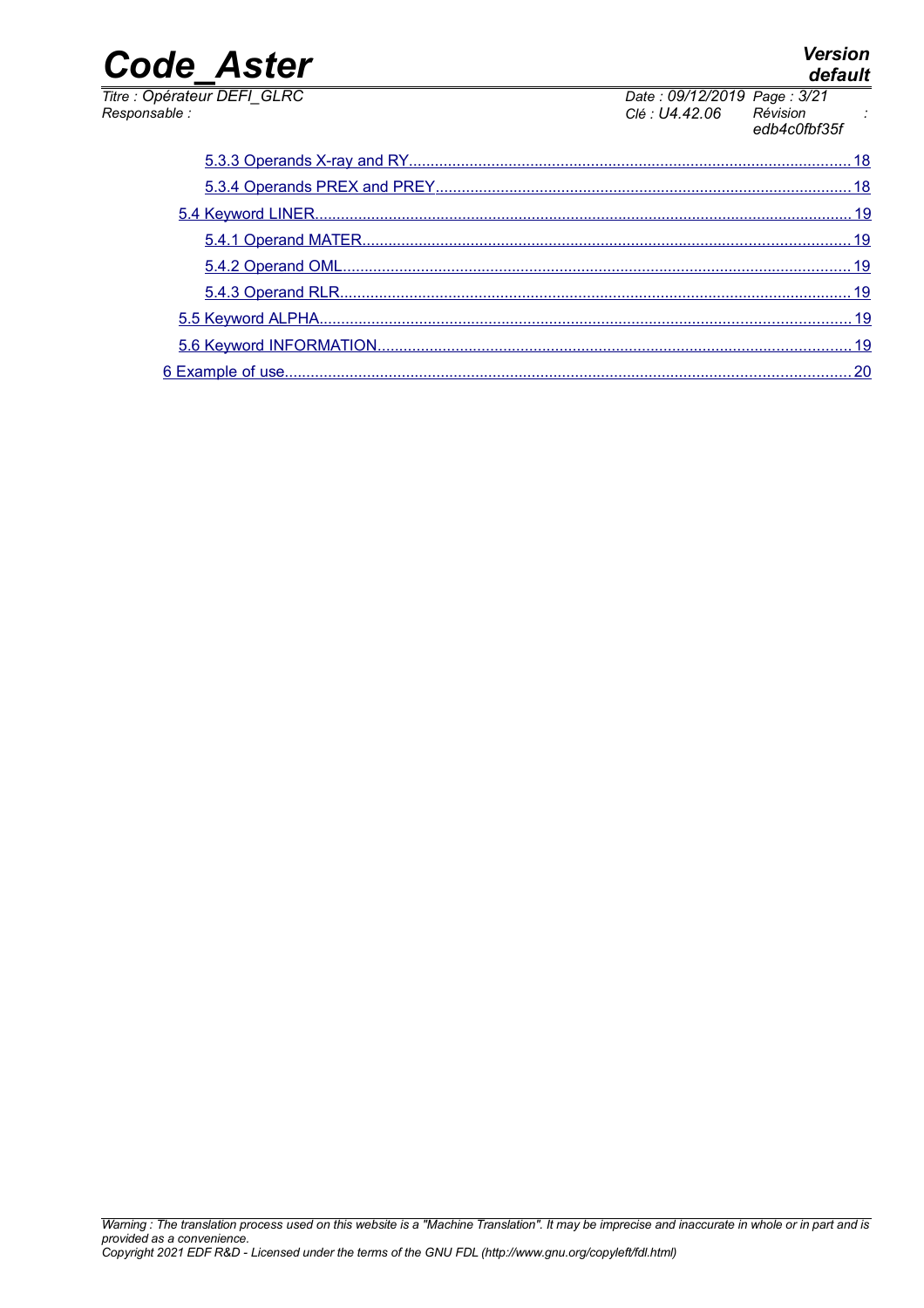*default Titre : Opérateur DEFI\_GLRC Date : 09/12/2019 Page : 4/21 Responsable : Clé : U4.42.06 Révision : edb4c0fbf35f*

### **2 General syntax**

<span id="page-3-0"></span>

| $my$ [to subdue] = $DEFI_GLRC$ (                                               |                                                                       |                                                                                                                                                                                                                                                                                                                                                                                                                                                                                                                                                            |
|--------------------------------------------------------------------------------|-----------------------------------------------------------------------|------------------------------------------------------------------------------------------------------------------------------------------------------------------------------------------------------------------------------------------------------------------------------------------------------------------------------------------------------------------------------------------------------------------------------------------------------------------------------------------------------------------------------------------------------------|
| reuse = chechmate,                                                             |                                                                       | [to subdue]                                                                                                                                                                                                                                                                                                                                                                                                                                                                                                                                                |
| $\blacklozenge$ RELATION = / GLRC DM                                           |                                                                       |                                                                                                                                                                                                                                                                                                                                                                                                                                                                                                                                                            |
|                                                                                | # Definition of the parameters concrete                               |                                                                                                                                                                                                                                                                                                                                                                                                                                                                                                                                                            |
|                                                                                | $\bullet$ CONCRETE = ( F ( $\bullet$ MATER = mat beton, [to subdue]   |                                                                                                                                                                                                                                                                                                                                                                                                                                                                                                                                                            |
|                                                                                | $\bullet$ THICK = ep,                                                 | $\lceil R \rceil$                                                                                                                                                                                                                                                                                                                                                                                                                                                                                                                                          |
| $\,$ ,                                                                         |                                                                       |                                                                                                                                                                                                                                                                                                                                                                                                                                                                                                                                                            |
|                                                                                | # Definition of the parameters of the reinforcements                  |                                                                                                                                                                                                                                                                                                                                                                                                                                                                                                                                                            |
|                                                                                | $\bullet$ TABLECLOTH = ( F ( $\bullet$ MATER = mat acier, [to subdue] |                                                                                                                                                                                                                                                                                                                                                                                                                                                                                                                                                            |
|                                                                                | $\bullet$ OMX = $Wx$ ,                                                | $\lceil R \rceil$                                                                                                                                                                                                                                                                                                                                                                                                                                                                                                                                          |
|                                                                                | $\bullet$ OMY = Wy,                                                   | $\lceil R \rceil$                                                                                                                                                                                                                                                                                                                                                                                                                                                                                                                                          |
|                                                                                | $\bullet$ X-ray = X-ray,                                              | [R]                                                                                                                                                                                                                                                                                                                                                                                                                                                                                                                                                        |
|                                                                                | $\bullet$ RY = ry,                                                    | $\lceil R \rceil$                                                                                                                                                                                                                                                                                                                                                                                                                                                                                                                                          |
| ),                                                                             |                                                                       |                                                                                                                                                                                                                                                                                                                                                                                                                                                                                                                                                            |
| ♦<br>RHO<br>♦                                                                  | rho<br>$=$ $\qquad$                                                   | [R]                                                                                                                                                                                                                                                                                                                                                                                                                                                                                                                                                        |
| AMOR_BETA<br>♦                                                                 | $AMOR$ $ALPHA$ = $amor$ $alpha$<br>$=$ amor beta                      | [R]<br>[R]                                                                                                                                                                                                                                                                                                                                                                                                                                                                                                                                                 |
| AMOR HYST = amor hyst<br>♦                                                     |                                                                       | [R]                                                                                                                                                                                                                                                                                                                                                                                                                                                                                                                                                        |
|                                                                                |                                                                       |                                                                                                                                                                                                                                                                                                                                                                                                                                                                                                                                                            |
|                                                                                | SLOPE = $_F$ ( $\Diamond$ TRACTION = / RIGI_ACIER [DEFECT]            |                                                                                                                                                                                                                                                                                                                                                                                                                                                                                                                                                            |
|                                                                                | / PLAS ACIER                                                          |                                                                                                                                                                                                                                                                                                                                                                                                                                                                                                                                                            |
|                                                                                | / UTIL                                                                |                                                                                                                                                                                                                                                                                                                                                                                                                                                                                                                                                            |
|                                                                                | # if TRACTION = UTIL                                                  |                                                                                                                                                                                                                                                                                                                                                                                                                                                                                                                                                            |
|                                                                                | $\bullet$ EPSI MEMB = EM,                                             | $\lceil R \rceil$                                                                                                                                                                                                                                                                                                                                                                                                                                                                                                                                          |
|                                                                                |                                                                       |                                                                                                                                                                                                                                                                                                                                                                                                                                                                                                                                                            |
|                                                                                | ♦<br>$INFLECTION = / RIGI INIT [DEFECT]$                              |                                                                                                                                                                                                                                                                                                                                                                                                                                                                                                                                                            |
|                                                                                | / $RIGI$ STEEL                                                        |                                                                                                                                                                                                                                                                                                                                                                                                                                                                                                                                                            |
|                                                                                | / $PLAS$ $STEEL$                                                      |                                                                                                                                                                                                                                                                                                                                                                                                                                                                                                                                                            |
|                                                                                | UTIL<br>$\sqrt{2}$                                                    |                                                                                                                                                                                                                                                                                                                                                                                                                                                                                                                                                            |
|                                                                                | # if INFLECTION = UTIL<br>$\bullet$ KAPP FLEX = KF,                   | $\lceil R \rceil$                                                                                                                                                                                                                                                                                                                                                                                                                                                                                                                                          |
| $CISAIL = / YES$                                                               |                                                                       |                                                                                                                                                                                                                                                                                                                                                                                                                                                                                                                                                            |
| $\sqrt{2}$                                                                     | NOT                                                                   | [DEFECT]                                                                                                                                                                                                                                                                                                                                                                                                                                                                                                                                                   |
| $\Diamond$<br>$INFO = / 1$                                                     |                                                                       | [DEFECT]                                                                                                                                                                                                                                                                                                                                                                                                                                                                                                                                                   |
| $\overline{2}$<br>$\sqrt{2}$                                                   |                                                                       |                                                                                                                                                                                                                                                                                                                                                                                                                                                                                                                                                            |
|                                                                                |                                                                       |                                                                                                                                                                                                                                                                                                                                                                                                                                                                                                                                                            |
| $\blacklozenge\texttt{RELATION} \ = \ \ / \ \ \texttt{GLRC} \ \texttt{DAMAGE}$ |                                                                       |                                                                                                                                                                                                                                                                                                                                                                                                                                                                                                                                                            |
|                                                                                | # Definition of the parameters concrete                               |                                                                                                                                                                                                                                                                                                                                                                                                                                                                                                                                                            |
|                                                                                | $\bullet$ CONCRETE = $($ F $($ MATER = mat_beton, [to subdue]         |                                                                                                                                                                                                                                                                                                                                                                                                                                                                                                                                                            |
|                                                                                | $THICK =$<br>ep,                                                      | [R]                                                                                                                                                                                                                                                                                                                                                                                                                                                                                                                                                        |
|                                                                                | GAMMA<br>gamma,<br>$=$                                                | [R]                                                                                                                                                                                                                                                                                                                                                                                                                                                                                                                                                        |
|                                                                                | QP1<br>qp1<br>$=$                                                     | [R]                                                                                                                                                                                                                                                                                                                                                                                                                                                                                                                                                        |
|                                                                                | QP2<br>qp2,<br>$=$                                                    | [R]                                                                                                                                                                                                                                                                                                                                                                                                                                                                                                                                                        |
|                                                                                | C1N1<br>cln1,<br>$=$                                                  | [R]                                                                                                                                                                                                                                                                                                                                                                                                                                                                                                                                                        |
|                                                                                | C1N2<br>$c1n2$ ,<br>$=$                                               | [R]                                                                                                                                                                                                                                                                                                                                                                                                                                                                                                                                                        |
|                                                                                | C1N3<br>$c1n3$ ,<br>$=$                                               | [R]                                                                                                                                                                                                                                                                                                                                                                                                                                                                                                                                                        |
|                                                                                | c2n1,<br>C2N1<br>$=$                                                  | [R]                                                                                                                                                                                                                                                                                                                                                                                                                                                                                                                                                        |
|                                                                                | $c2n2$ ,<br>C2N2<br>$=$                                               | [R]                                                                                                                                                                                                                                                                                                                                                                                                                                                                                                                                                        |
|                                                                                | c2n3,<br>C2N3<br>$=$                                                  | [R]                                                                                                                                                                                                                                                                                                                                                                                                                                                                                                                                                        |
|                                                                                | C1M1<br>c1m1,<br>$=$                                                  | [R]                                                                                                                                                                                                                                                                                                                                                                                                                                                                                                                                                        |
|                                                                                | C1M2<br>$c1m2$ ,<br>$=$                                               | [R]                                                                                                                                                                                                                                                                                                                                                                                                                                                                                                                                                        |
|                                                                                | C1M3<br>$c1m3$ ,<br>$=$                                               | [R]                                                                                                                                                                                                                                                                                                                                                                                                                                                                                                                                                        |
|                                                                                | C2M1<br>$c2m1$ ,<br>$\qquad \qquad =$<br>$c2m2$ ,                     | [R]<br>$[R] % \begin{center} % \includegraphics[width=\textwidth]{images/Trn1.png} % \end{center} % \caption { % \textit{DefNet} of the \textit{DefNet} (MSE) and the \textit{DefNet} (MSE) and the \textit{DefNet} (MSE) and the \textit{DefNet} (MSE) and the \textit{DefNet} (MSE) and the \textit{DefNet} (MSE) and the \textit{DefNet} (MSE) and the \textit{DefNet} (MSE) and the \textit{DefNet} (MSE) and the \textit{DefNet} (MSE) and the \textit{DefNet} (MSE) and the \textit{DefNet} (MSE) and the \textit{DefNet} (MSE) and the \textit{Def$ |
|                                                                                | C2M2<br>$=$                                                           |                                                                                                                                                                                                                                                                                                                                                                                                                                                                                                                                                            |

*Warning : The translation process used on this website is a "Machine Translation". It may be imprecise and inaccurate in whole or in part and is provided as a convenience.*

*Copyright 2021 EDF R&D - Licensed under the terms of the GNU FDL (http://www.gnu.org/copyleft/fdl.html)*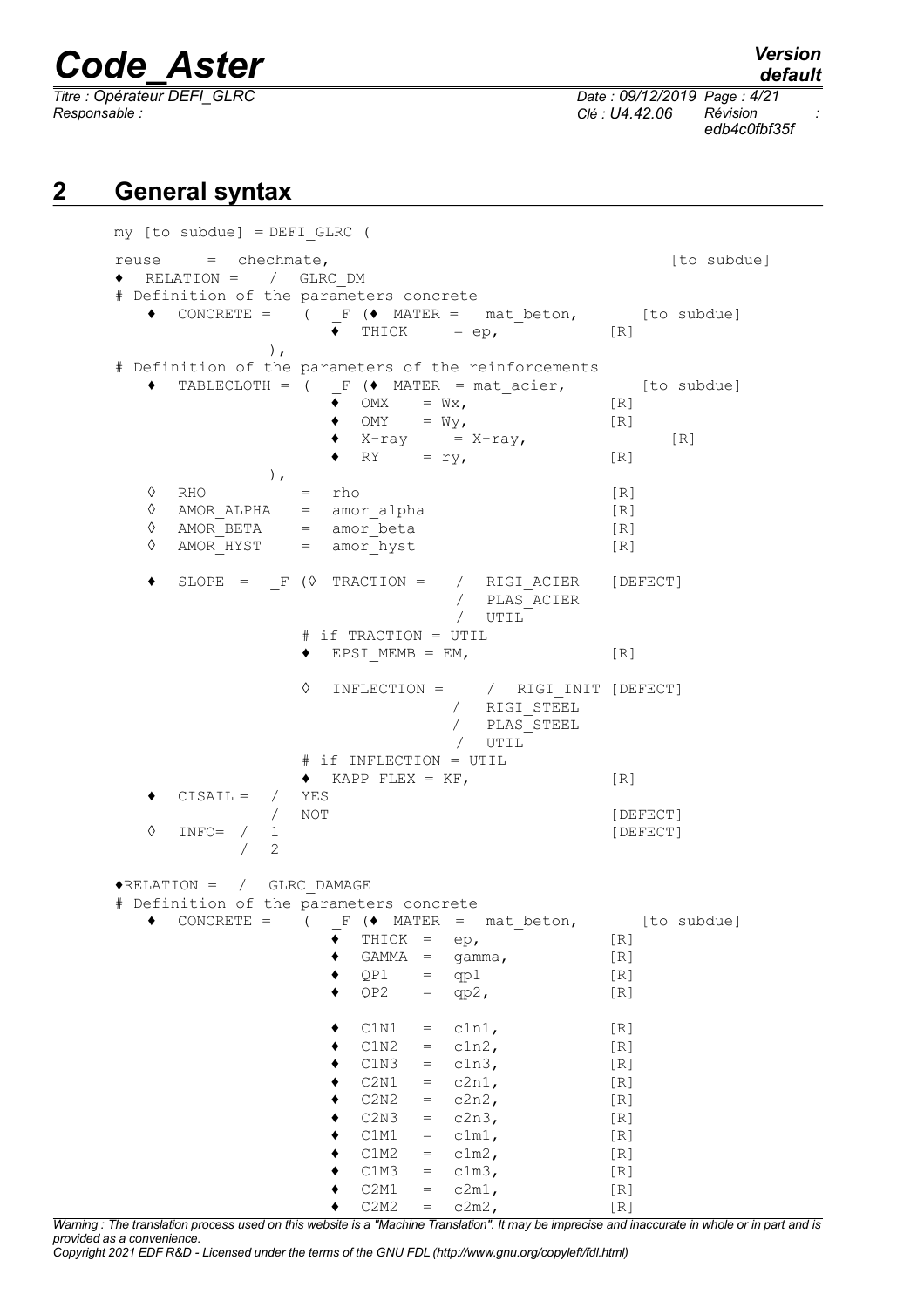*Responsable : Clé : U4.42.06 Révision : edb4c0fbf35f*  $\bullet$  C2M3 = c2m3, [R]  $\begin{array}{ccc} \Diamond & \text{BT1} & = \text{bt1}, & [\text{R}] \ \Diamond & \text{BT2} & = \text{bt2}, & [\text{R}] \end{array}$  $= bt2, \qquad [R]$  $\begin{array}{rcl}\n\lozenge & \text{EAT} & = & \text{eat}, \\
\lozenge & \text{OMT} & = & \text{omt.} \\
\end{array}$ [R]  $=$  omt,  $[R]$  $\begin{array}{rcl}\n\lozenge & MP1X & = & mp1x, & [1_R] \\
\lozenge & MP1Y & = & mp1y, & [1_R]\n\end{array}$  $\begin{array}{rcl}\n\lozenge & MP1Y & = & mp1y, & [1_R] \\
\lozenge & MP2X & = & mp2x, & [1_R]\n\end{array}$  $MP2X = mp2x,$  $\Diamond$  MP2Y = mp2y, [l\_R]  $\Diamond$  MP1X FO = mp1x fo, [l R]  $\begin{array}{rcl}\n\lozenge & \text{MP1Y\_FO} & = & \text{mp1y\_fo} \\
\lozenge & \text{MP2X\_FO} & = & \text{mp2x\_fo} \\
\end{array}$   $\begin{array}{rcl}\n\text{[1]} & \text{[1]} \\
\text{[1]} & \text{[2]} \\
\end{array}$  $MP2X_FO = mp2x_fo,$  [l\_R]  $\sqrt{P^2Y_FO}$  = mp2y fo, [lR] ), # Definition of the parameters passive reinforcements  $\triangleleft$  TABLECLOTH = (  $\angle$  F ( $\triangleleft$  MATER = mat acier, [to subdue]  $\bullet$  OMX = Wxa,  $[R]$  $\bullet$  OMY = Wya,  $[R]$  $\begin{array}{ll}\n\bullet & X-ray & = rxa, & \text{[R]} \\
\bullet & \text{RY} & = rya, & \text{[R]}\n\end{array}$  $RY = rya,$ ), # Definition of the parameters cables of prestressing  $\bullet$  CABLE PREC = (  $\bullet$   $\bullet$  MATER = mat cable, [to subdue]  $\begin{array}{rcl}\n\bullet & \text{OMX} & = & \text{Wxp} \,, & \text{[R]} \\
\bullet & \text{OMY} & = & \text{Wyp} \,, & \text{[R]}\n\end{array}$  $= Wyp,$  [R]  $\bullet$  X-ray = rxp, [R]  $\bullet$  RY = ryp, [R]  $\bullet$  PREX = precx, [R]  $PREF = precy,$  [R] ), # Definition of the parameters liner metal  $\blacklozenge$  LINER = (  $\Gamma$  (  $\blacklozenge$  MATER = mat\_liner, [to subdue]  $\begin{array}{rcl}\n\bullet & \text{OML} & = & \text{W L}, \\
\bullet & \text{RLR} & = & \text{rlr},\n\end{array}$ [R]  $= rlr,$  [R] ), # Definition of the thermal dilation coefficient "average":  $\Diamond$  ALPHA = alpha,  $[R]$ ◊ INFORMATION =/ 1 [DEFECT]  $/2$ )

*default*

*Titre : Opérateur DEFI\_GLRC Date : 09/12/2019 Page : 5/21*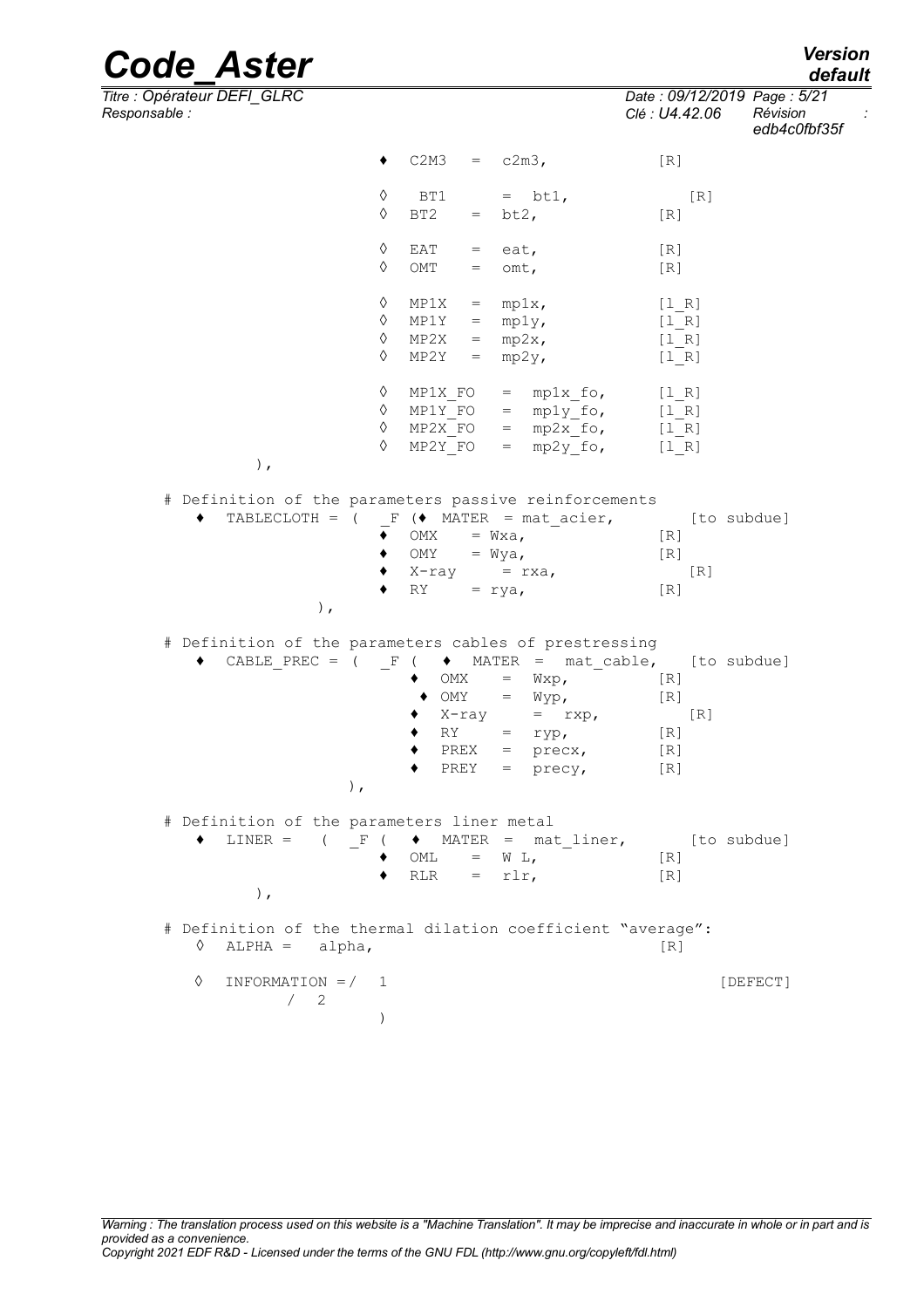*Responsable : Clé : U4.42.06 Révision :*

*default Titre : Opérateur DEFI\_GLRC Date : 09/12/2019 Page : 6/21 edb4c0fbf35f*

### **3 General description of the reinforced concrete hull**

<span id="page-5-0"></span>One describes in this paragraph the geometry of the hull considered.



<span id="page-5-1"></span>**Figure 3-a: Current section of the reinforced concrete hull.**

The basic section of a reinforced concrete flagstone [\(Figure 3-a\)](#page-5-1) is made up:

- concrete hull
- passive reinforcements

and in the case of GLRC DAMAGE, the section can contain moreover:

- cables of prestressing
- a metal liner

The liner is a steel plate placed in internal skin of the enclosure guaranteeing the sealing in the event of accidental escape in particular.

Prestressing makes it possible to compress the structural concrete of civil engineer. This prestressing is applied using cables of prestressed out of steel energized.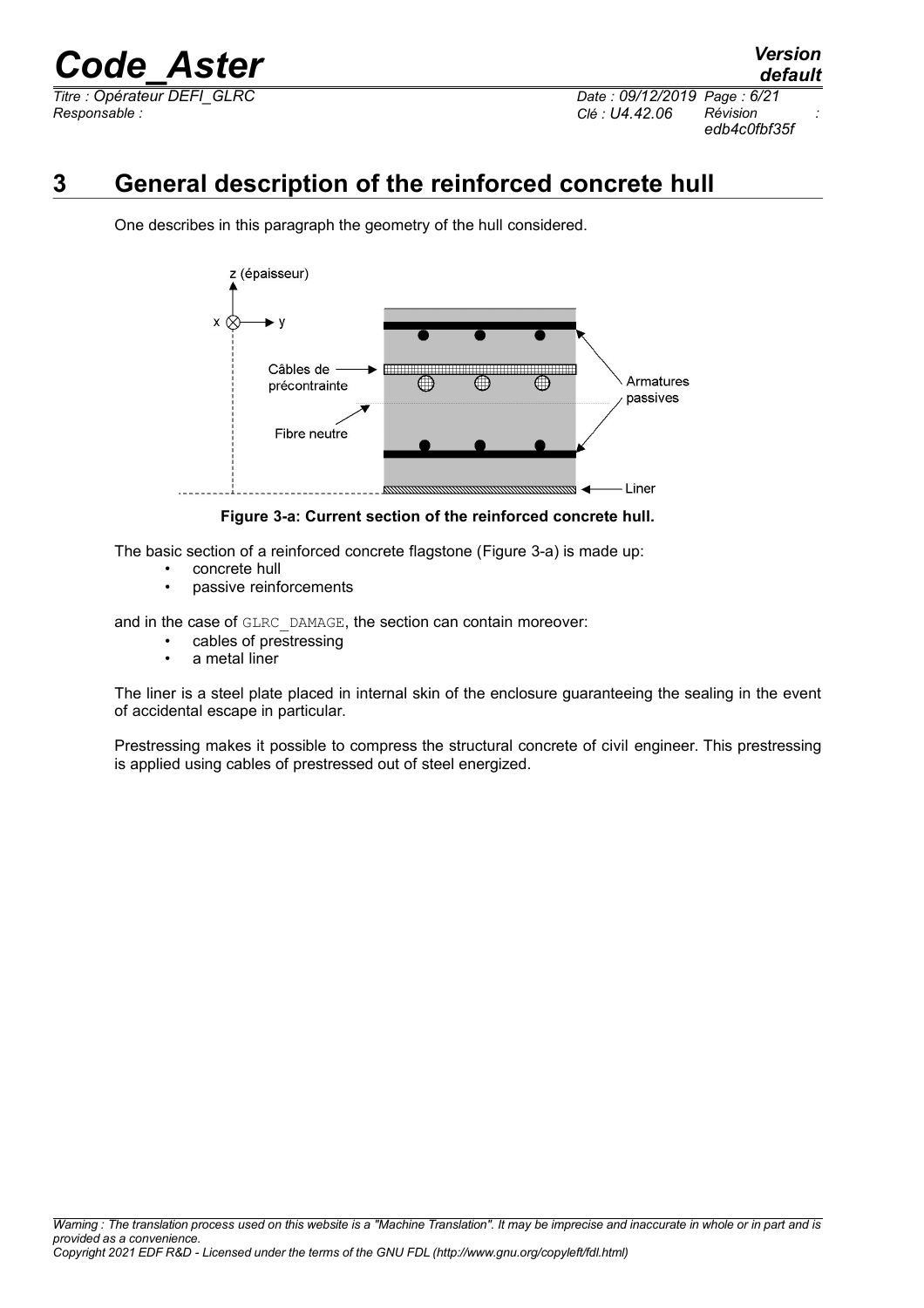*Titre : Opérateur DEFI\_GLRC Date : 09/12/2019 Page : 7/21 Responsable : Clé : U4.42.06 Révision :*

*edb4c0fbf35f*

### **4 Operands RELATION = GLRC\_DM**

<span id="page-6-6"></span>The documentation of the model will be consulted GLRC\_DM [R7.01.32].

#### **4.1 Keyword CONCRETE**

<span id="page-6-5"></span>The keyword factor CONCRETE allows to define the geometrical characteristics and material of the concrete.

#### **4.1.1 Operand MATER**

<span id="page-6-4"></span> $MATER = mat beton$ 

The name of material produced defines obligatorily by DEFI\_MATER\_GC/BETON\_GLRC used for the concrete. This operand makes it possible to check that the parameters associated with the behaviors concrete exist well in material.

#### **4.1.2 Operand THICK**

<span id="page-6-3"></span>THICK = ep

The thickness of the concrete plate defines. It is checked that  $ep \geq 0$ .

Note:

The value this thickness must be identical to that given in AFFE\_CARA\_ELEM for the elements of hull using material mat beton (defined by DEFI GLRC).

#### **4.2 Keyword TABLECLOTH**

<span id="page-6-2"></span>The keyword factor TABLECLOTH allows to define the geometrical characteristics and material of the passive reinforcements. This keyword can be defined only once. Indeed, under the assumption of isotropy in elasticity of the law of behavior GLRC DM, all the reinforcements are necessarily identical and to equidistance of neutral fibre.

#### **4.2.1 Operand MATER**

<span id="page-6-1"></span>MATER = mat\_acier

The name of material produced defines obligatorily by DEFI\_MATE\_GC/ACIER used for the passive reinforcements.

This operand makes it possible to recover the parameters material used for the passive reinforcements (Young modulus  $|E_{a}|$ , Poisson's ratio  $|v_{a}|$  and yield stress  $|\sigma_{ya}|$ ).

#### **4.2.2 Operands OMX and OMY**

<span id="page-6-0"></span> $OMX = Wx$  $OMY = Wy$ 

Define the steel sections  $\,\Omega_{_X}\,$  and  $\,\Omega_{_Y}\,$  of any of the two beds of reinforcements given according to the directions  $x$  and  $y$  (in  $m^2/m$  linear if the thickness is given in  $m$  ). It is pointed out that the formulation of the model GLRC DM impose that the two tablecloths of reinforcements are identical.

It is checked that  $\Omega_x$ >0 and  $\Omega_x$ = $\Omega_y$ . With the two tablecloths of reinforcements in the reinforced concrete section, there will be thus a rate of total reinforcement equal to  $\left. 2\,\Omega_{_{X}}\!\!=\!\!2\,\Omega_{_{Y}}\right.$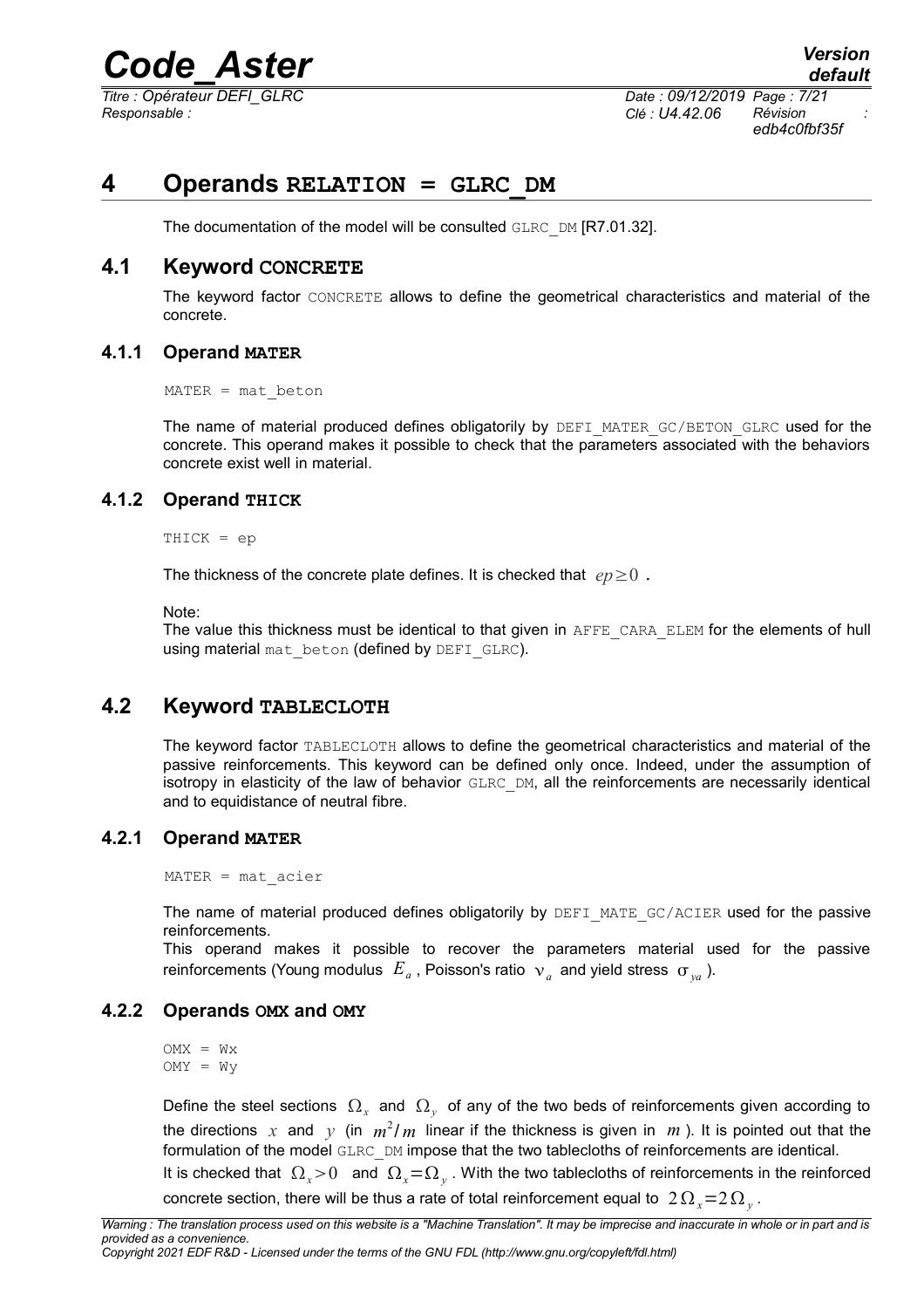*Responsable : Clé : U4.42.06 Révision :*

*Titre : Opérateur DEFI\_GLRC Date : 09/12/2019 Page : 8/21 edb4c0fbf35f*

#### **4.2.3 Operands X-ray and RY**

<span id="page-7-2"></span> $X$ -ray =  $X$ -ray  $RY = ry$ 

Define the position adimensionnée of a bed of reinforcements compared to the thickness of the concrete hull, given in the directions *x* and *y* ( $-1 \leq rx \leq 1$ ,  $-1 \leq ry \leq 1$ , [Figure 4.2.3-a\)](#page-7-3). It is checked that *rx*=*ry* .



<span id="page-7-3"></span>**Figure 4.2.3-a: Définition of the adimensionnée position of the beds of reinforcements.**

### **4.3 Operand RHO**

<span id="page-7-1"></span>RHO = rho

Operand optional allowing the user to define the equivalent density of the reinforced concrete flagstone. If the operand is not defined, the density is calculated in the following way:

$$
\rho_{eq} = \rho_b + \frac{\rho_a}{h} \left( \Omega_x^{\text{sup}} + \Omega_x^{\text{inf}} + \Omega_y^{\text{sup}} + \Omega_y^{\text{inf}} \right)
$$

Where  $\rho_{a}^{\parallel}$  indicate the density of steel and is recovered in the concept  $\tt{mat\_acier}$  provided by the operand MATER keyword TABLECLOTH.

Where  $\,\overline{\!p}_b\,$  indicate the density of the concrete and is recovered in the concept  $\texttt{mat\_beth}$  nature provided by the operand MATER keyword CONCRETE .

<span id="page-7-0"></span>Where  $h$  is the thickness provided by the keyword  $THICK$ .

#### **4.4 Operands AMOR\_ALPHA, AMOR\_BETA and AMOR\_HYST**

| AMOR ALPHA |               | = amor alpha |
|------------|---------------|--------------|
| AMOR BETA  | $=$ amor beta |              |
| AMOR HYST  | $=$ amor hyst |              |

Operand optional allowing the user to define the coefficients  $\alpha$  and  $\beta$  who are used to build the matrix of the damping of Rayleigh and  $n$  for damping hysteretic.

#### $C = \alpha K + \beta M$

One will refer to the documents of modeling of the mechanical cushioning [U2.06.03] and [R5.05.04].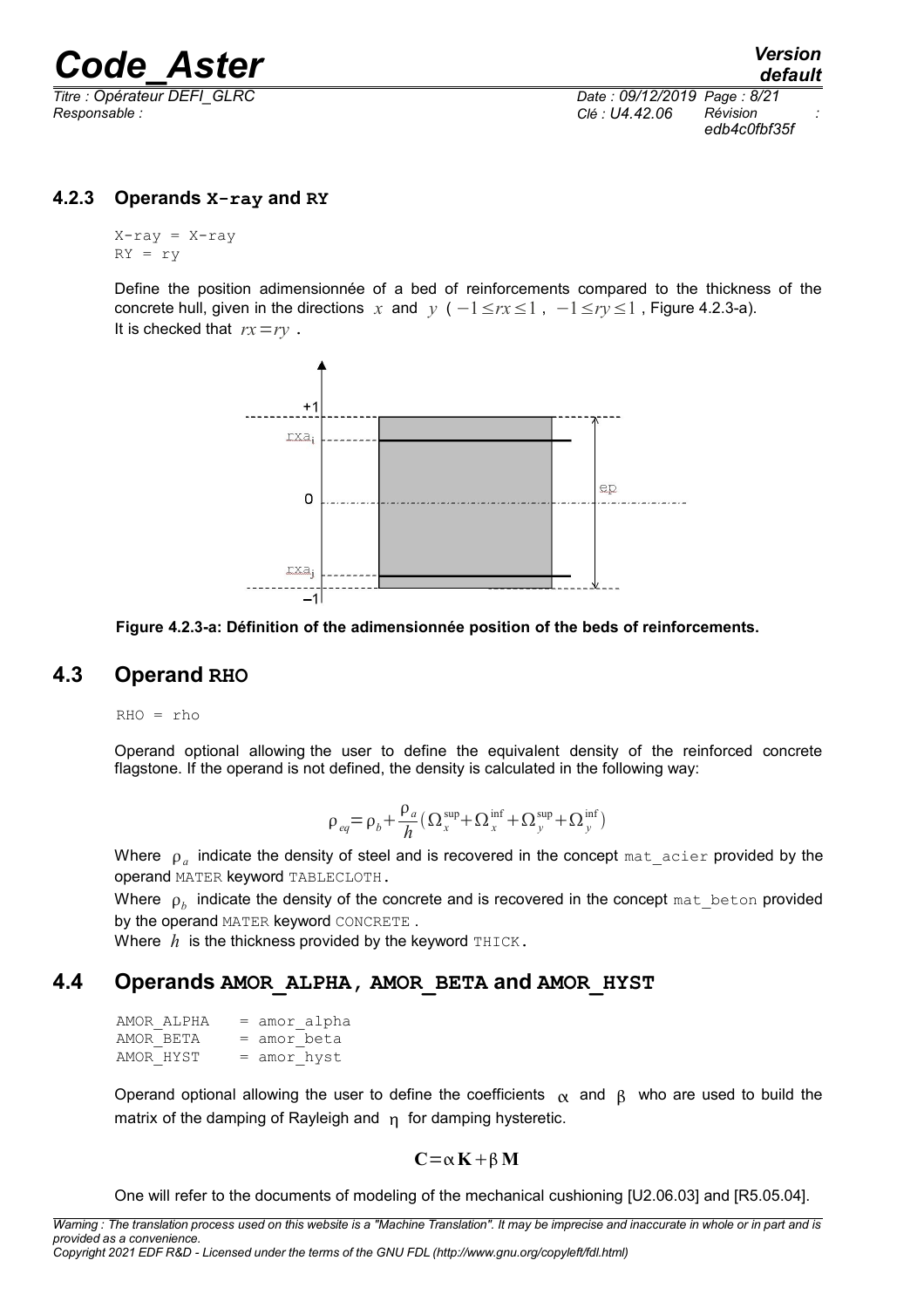*Titre : Opérateur DEFI\_GLRC Date : 09/12/2019 Page : 9/21 Responsable : Clé : U4.42.06 Révision :*

*edb4c0fbf35f*

<span id="page-8-1"></span>If the operands are not indicated in the order, they take the values defined in the concept mat beton provided by the operand MATER keyword CONCRETE.

#### **4.5 Keyword factor SLOPE**

#### **4.5.1 Operand TRACTION**

<span id="page-8-0"></span>

|  | $\Diamond$ TRACTION = / RIGI ACIER [DEFECT] |  |
|--|---------------------------------------------|--|
|  | / PLAS ACIER                                |  |
|  | $/$ $IJTTI$                                 |  |

The keyword TRACTION allows to define the method of calculating of the slope post-rubber band. Indeed, it is possible to carry out this calculation according to three methods called RIGI ACIER, PLAS ACIER and UTIL. These three calculations of slopes make it possible to set up three different methods of retiming according to the properties materials informed for traction. If the yield stress of steels is not known, methods of retiming RIGI ACIER, i.e slope post-rubber band equalizes with the slope of resumption of stiffness of steels, and  $UTIL$ , i.e slope post-rubber band cuts the slope of resumption of stiffness of steels to a maximum deformation whose value is imposed by the user, are accessible (cettE method is not adapted for maximum deformations weaker than the hollow of the curve of reference, to see [Figure 4.5.1-b\)](#page-9-1). If the elastic limit of steels is known, it is possible to use the method of retiming to the plastic limit of steels (PLAS\_ACIER). The various methods of retiming are illustrated by the figures which follow.



**Figure 4.5.1-a: Traction diagram (GLRC\_DM vs Référence) Retiming SLOPE = RIGI\_ACIER**



*Warning : The translation process used on this website is a "Machine Translation". It may be imprecise and inaccurate in whole or in part and is provided as a convenience.*

*Copyright 2021 EDF R&D - Licensed under the terms of the GNU FDL (http://www.gnu.org/copyleft/fdl.html)*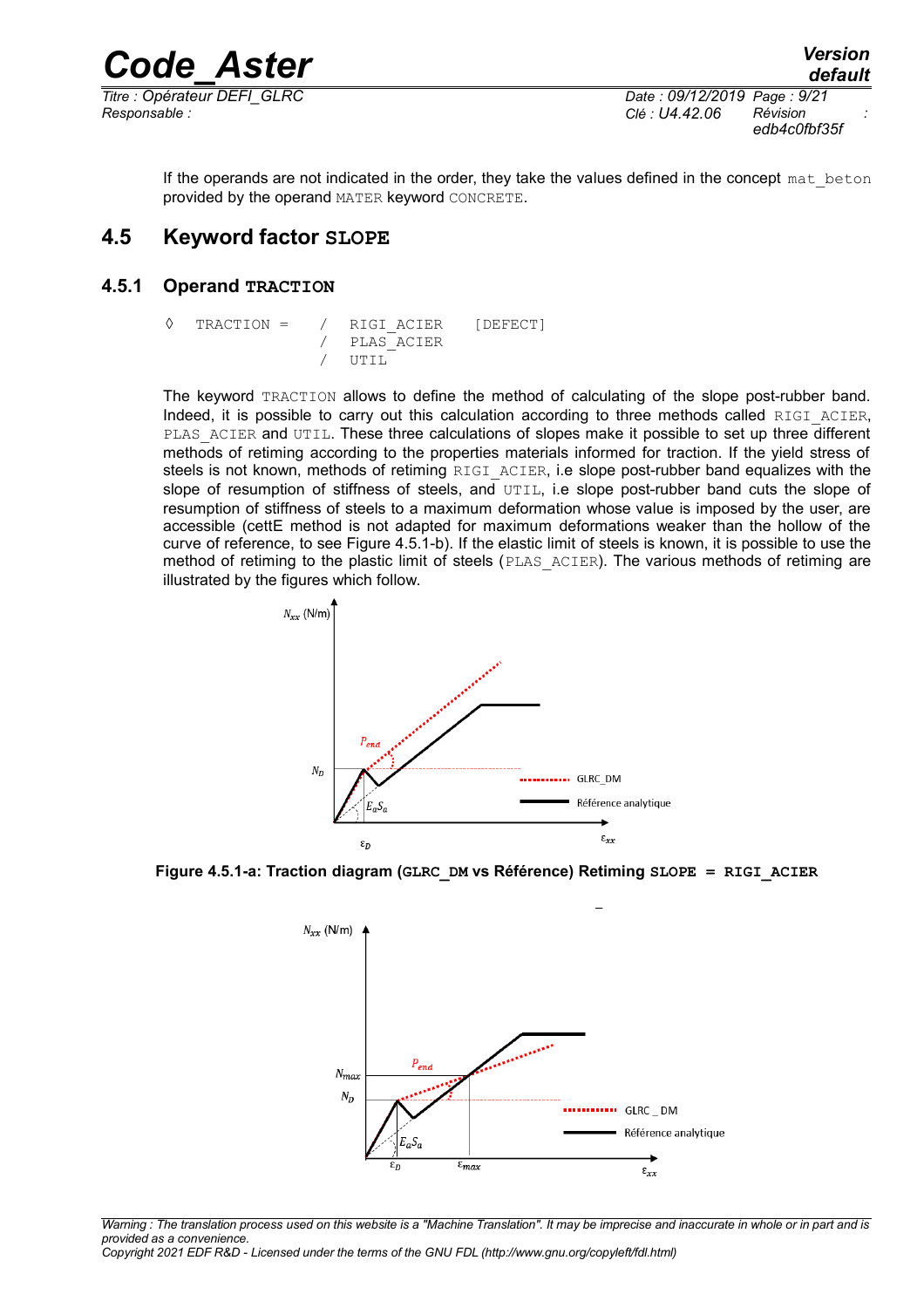*Titre : Opérateur DEFI\_GLRC Date : 09/12/2019 Page : 10/21 Responsable : Clé : U4.42.06 Révision :*

**Figure 4.5.1-b: Traction diagram (GLRC\_DM vs Référence) Retiming SLOPE = UTIL**

<span id="page-9-1"></span>

**Figure 4.5.1-c: Traction diagram (GLRC\_DM vs Référence) Retiming SLOPE = PLAS\_ACIER**

In the case of retiming with the maximum deformation (TRACTION=UTIL), it is necessary to inform the maximum deformation out of membrane (EPSI\_MEMB).

#### <span id="page-9-0"></span>**4.5.2 Operand INFLECTION**

```
◊ INFLECTION = / RIGI_INIT [DEFECT]
                  / RIGI_STEEL
                  / PLAS_STEEL
                     UTIL<sup>1</sup>
```
The keyword INFLECTION allows to define the method of calculating of the slope post-rubber band. Indeed, it is possible to carry out this calculation according to two methods called RIGI INIT, RIGI ACIER, PLAS ACIER and UTIL.

Options RIGI ACIER and PLAS ACIER correspond to the parameter settings exposed for the inflection to [4.5.1,](#page-8-0) transposed to the case of the inflection.

In the case of the option  $RIGI$  INIT, the bilinear approximation of answer in inflection of the section is given in the following way (cf [R7.01.32]):

- the threshold of élasticity is fixed for a value M which deviates from 5 % of the theoretical curve;
- the second slope is defined so that bilinear law that is to say tangent with the theoretical curve.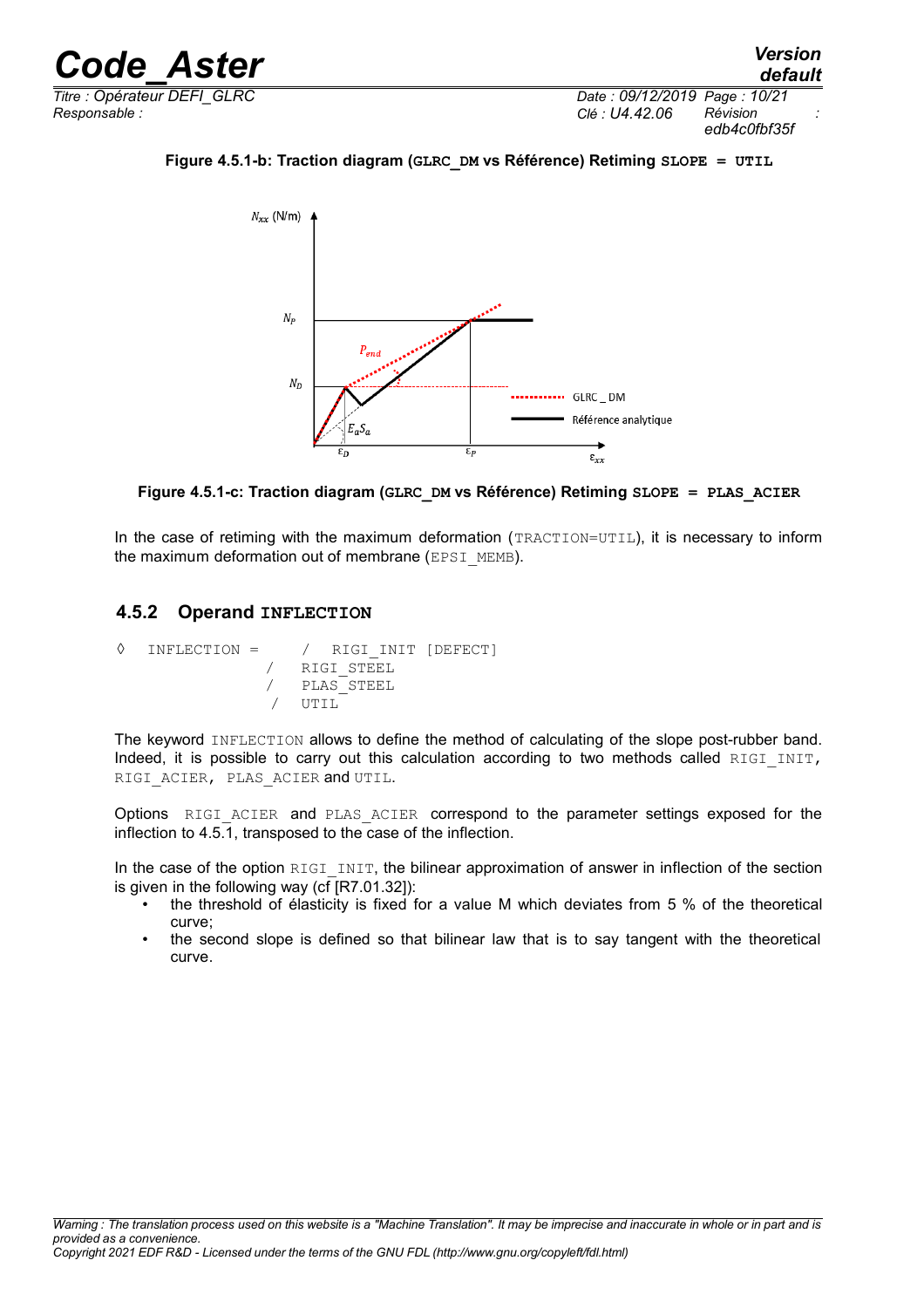

**Figure 4.5.2-a: Curve of inflection (GLRC\_DM vs Référence) Retiming SLOPE = RIGI\_INIT**

**k**

In the case of the option UTIL, the bilinear approximation of answer in inflection of the section is given in order to decrease the relative surface compared to the theoretical answer of the section until curve KF (KAPPA\_FLEX) . (cf [R7.01.32])



**Figure 4.5.2-b: Curve of inflection (GLRC\_DM vs Référence) Retiming SLOPE = UTIL** 

#### <span id="page-10-1"></span>**4.5.3 Operand EPSI\_MEMB**

 $EPSI$  MEMB  $= EM$ 

The value of the maximum deformation out of membrane in the case defines TRACTION=UTIL.

#### <span id="page-10-0"></span>**4.5.4 Operand KAPPA\_FLEX**

KAPPA FLEX  $= KF$ 

Defines the value of the maximum curve in inflection (opposite a length) in the case FLEXION=UTIL.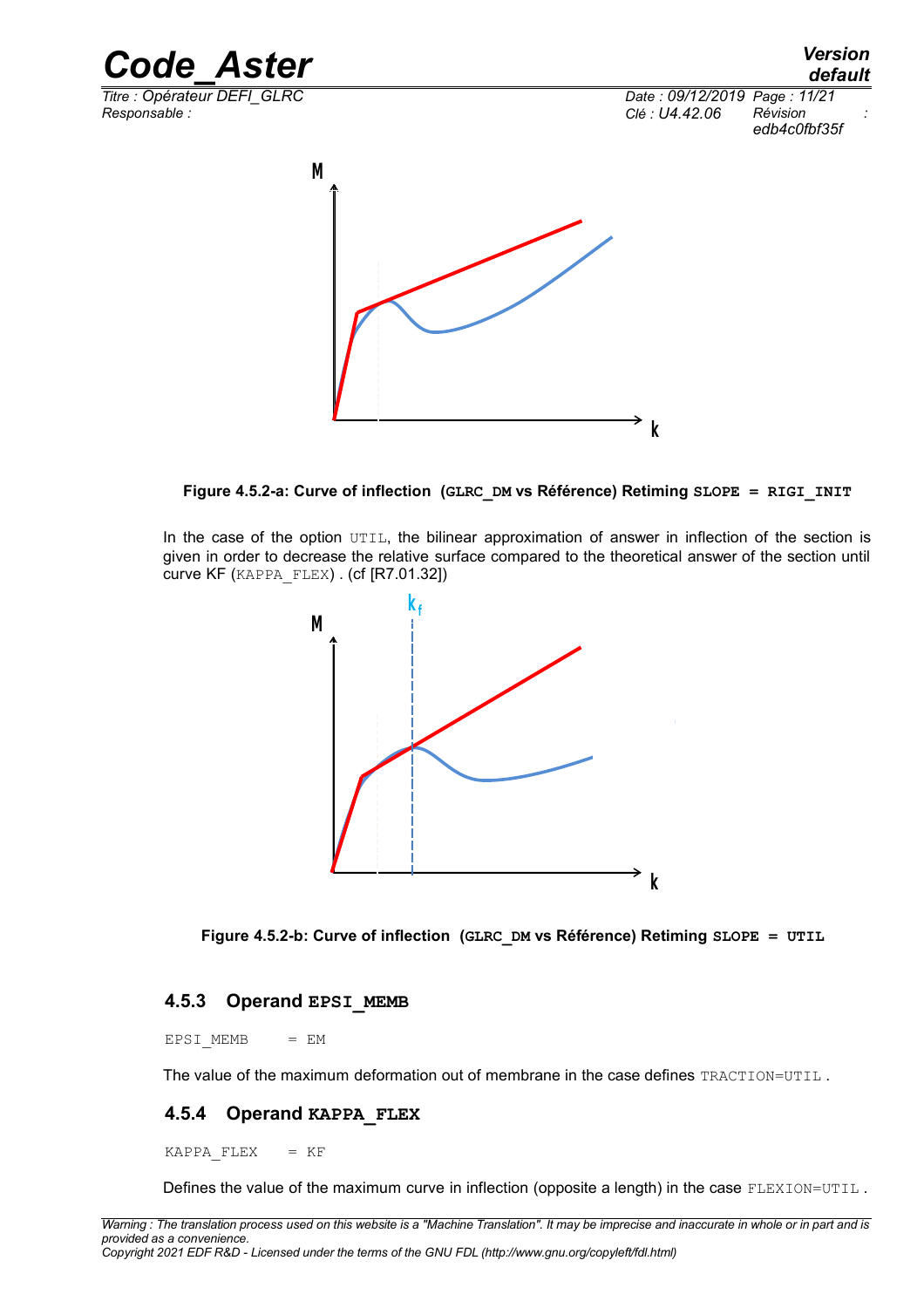*Responsable : Clé : U4.42.06 Révision :*

*Titre : Opérateur DEFI\_GLRC Date : 09/12/2019 Page : 12/21 edb4c0fbf35f*

### **4.6 Keyword CISAIL**

<span id="page-11-2"></span>The simple keyword CISAIL allows to determine whether the homogenized elastic parameters are those calculated by homogenisation for a standard application of the model of behavior (CISAIL=NON) or those calculated for a particular application in order to respect the fact when one is in shearing pure plan the rigidity of steels does not intervene in the elastic behavior (CISAIL=OUI).

### **4.7 Keyword INFORMATION**

<span id="page-11-1"></span>With INFORMATION =  $2$ , one obtains the Impression with the format RESULT list of the homogenized parameters used as starter of the model of behavior GLRC DM : elasticity, thresholds and damaging behavior.

### **4.8 Example of use**

<span id="page-11-0"></span>One will be able to consult the example of use deferred in the test SSNS106A, in situation of traction and compression, and in the test SSNS106B, in situation of alternating bending, cf [V6.05.106]. It can be used in order to check on the case to study the consequences in terms of answer for elementary loadings in alternate statics of the choice of the parameters and methods of identification.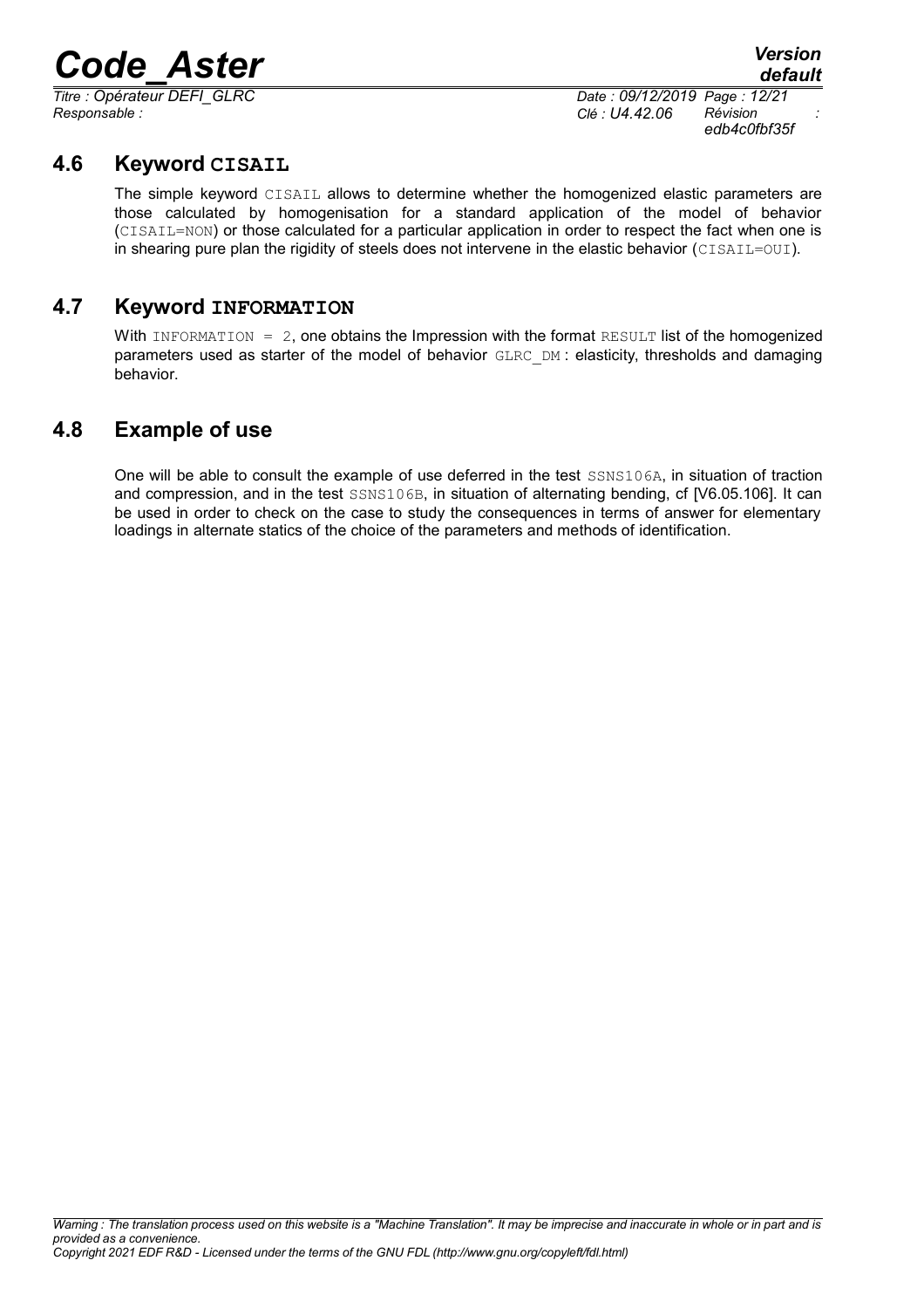*Titre : Opérateur DEFI\_GLRC Date : 09/12/2019 Page : 13/21 Responsable : Clé : U4.42.06 Révision :*

*edb4c0fbf35f*

### **5 Operands RELATION = GLRC\_DAMAGE**

<span id="page-12-4"></span>The documentation of the model will be consulted GLRC\_DAMAGE [R7.01.31].

#### **5.1 Keyword CONCRETE**

<span id="page-12-3"></span>The keyword factor CONCRETE allows to define the geometrical characteristics and material of the concrete.

#### **5.1.1 Operand MATER**

<span id="page-12-2"></span> $MATER = mat beton$ 

The name of material produced defines by DEFI\_MATERIAU used for the concrete. This operand makes it possible to check that the parameters associated with the behaviors chosen under the keywords FLOW, ECRO ISOT, ECRO CINE and ELAS exist well in material.

#### **5.1.2 Operand THICK**

<span id="page-12-1"></span>THICK = ep

The thickness of the concrete plate defines. It is checked that  $ep \geq 0$ .

Note:

The value this thickness must be identical to that given in AFFE\_CARA\_ELEM for the elements of hull using material mat beton (defined by DEFI GLRC).

#### **5.1.3 Operand GAMMA**

<span id="page-12-0"></span> $GAMMA = \gamma$ amma

The parameter of damage defines which characterizes the slope of the curved moment – curve during the cracking of the concrete (figure 2). *gamma* can be regarded as being the relationship between the slope lasting cracking on the elastic slope. If  $gamma > 0$ , the slope is positive. If  $gamma < 0$ , the slope decrease and stability is not guaranteed any more. In all the cases, we must have *gammaQP1* and *gammaQP2* . The value by default is 0. This parameter is used only for the calculation of the damage:

$$
\gamma = \frac{p_f}{p_{\text{élas}}}
$$

with:

- $\cdot$   $\gamma$  : GAMMA
- *pélas* : elastic slope
- $p_f$ : slope during cracking



*Warning : The translation process used on this website is a "Machine Translation". It may be imprecise and inaccurate in whole or in part and is provided as a convenience.*

*Copyright 2021 EDF R&D - Licensed under the terms of the GNU FDL (http://www.gnu.org/copyleft/fdl.html)*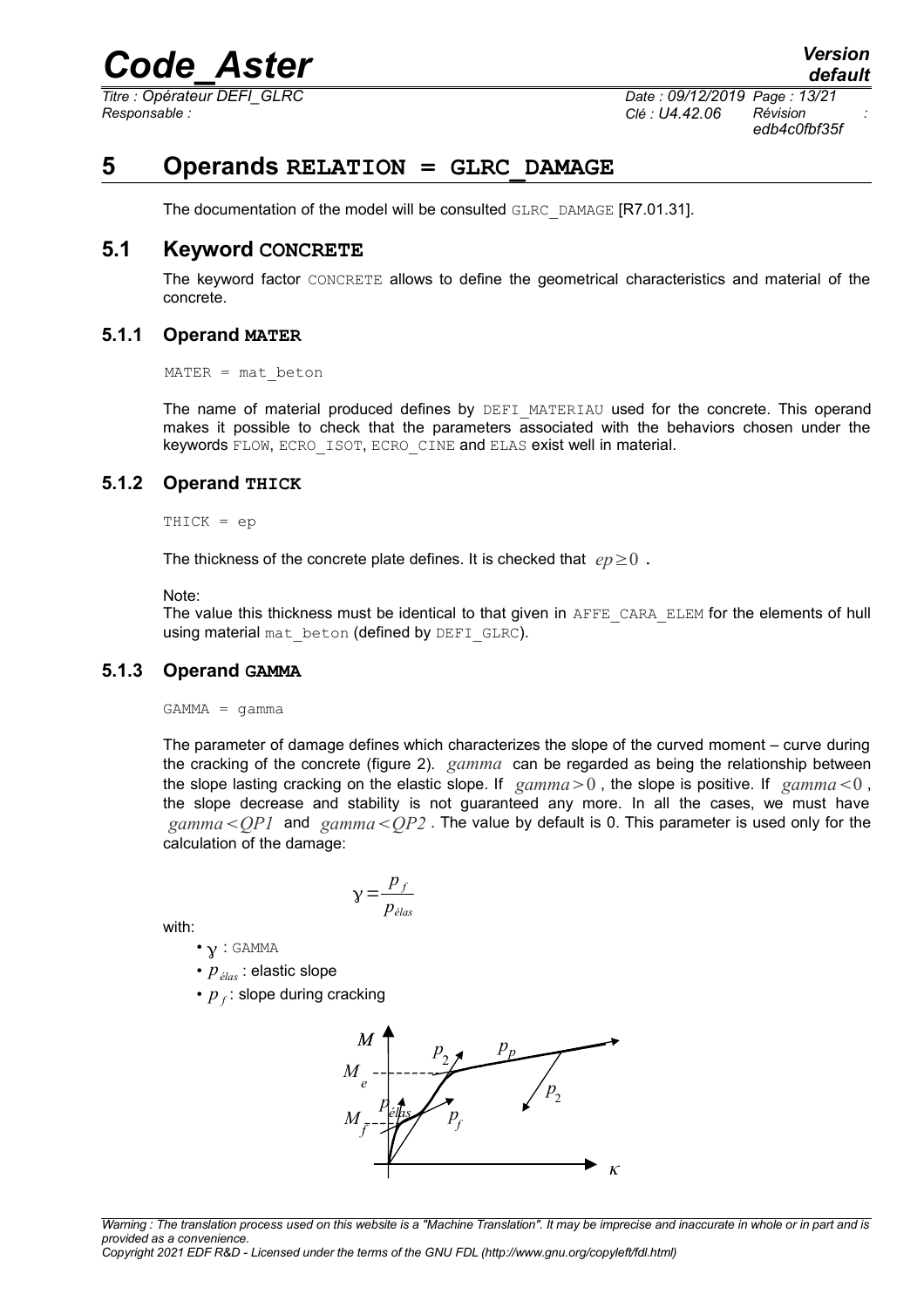*Titre : Opérateur DEFI\_GLRC Date : 09/12/2019 Page : 14/21 Responsable : Clé : U4.42.06 Révision : edb4c0fbf35f*

*default*

**Figure 5.1.3-a: Curve moment – curve of the behavior of a reinforced concrete plate in inflection.**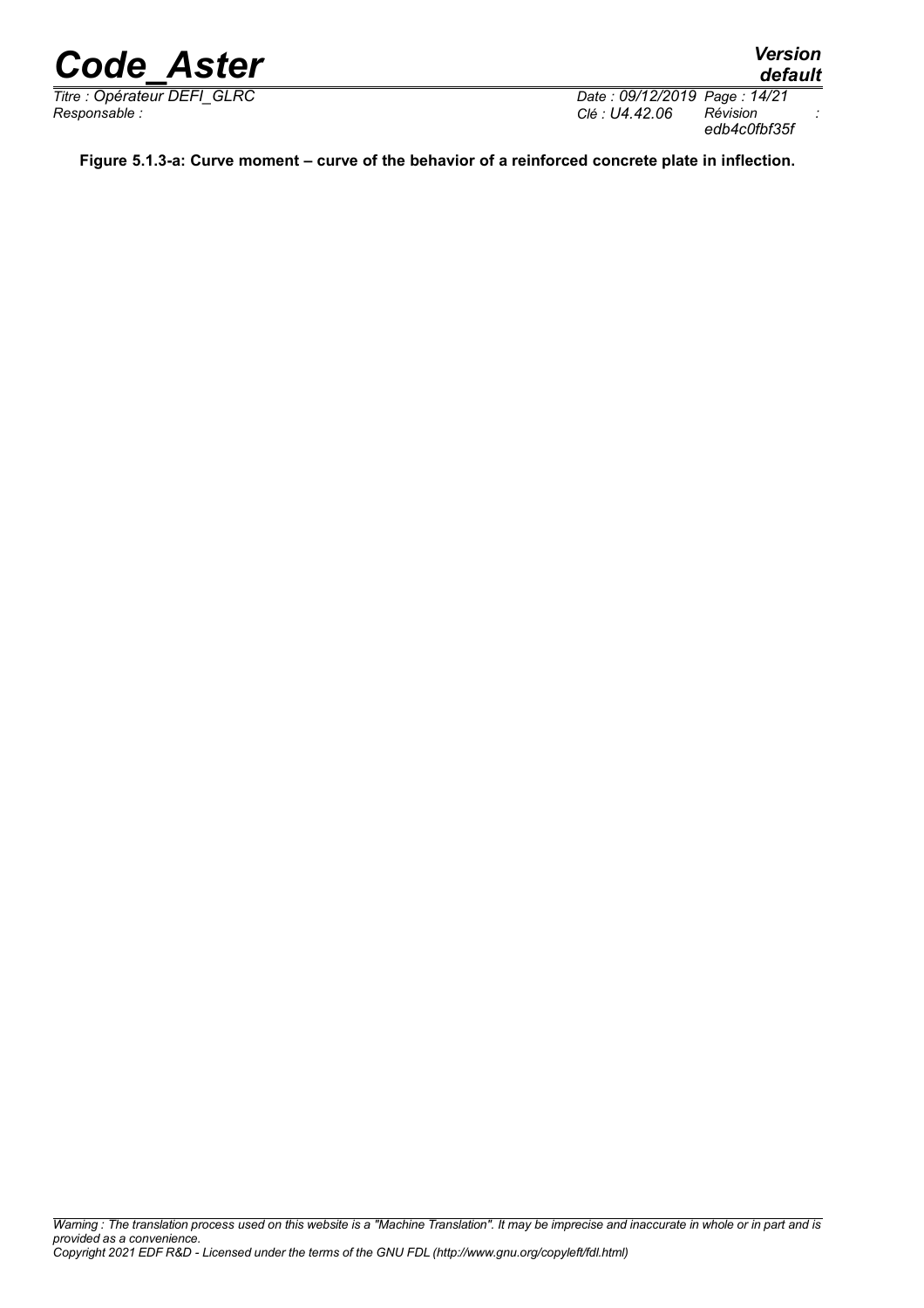*Responsable : Clé : U4.42.06 Révision :*

*Titre : Opérateur DEFI\_GLRC Date : 09/12/2019 Page : 15/21 edb4c0fbf35f*

#### **5.1.4 Operands QP1 and QP2**

<span id="page-14-2"></span> $OP1 = \alpha p1$  $QP2 = qp2$ 

Ratios of slopes for a positive or negative inflection define. The ratio is supposed to be the report of the slope of the curved curve – moment after cracking on the elastic slope. They are used only for the calculation of the damage:

$$
Q_P = \frac{p_2}{p_{\text{elas}}}
$$

With:

- $Q_p\,$  : ratio of the slopes
- *pélas* : elastic slope
- $p_2$ : slope after cracking

<span id="page-14-1"></span>It is checked that  $0 < QPi < 1$ .

#### **5.1.5 Operands C1N1/C1N2/C1N3/C2N1/C2N2/C2N3**

 $C1N1 = c1n1$  $C1N2 = c1n2$  $C1N3 = c1n3$  $C2N1 = c2n1$  $C2N2 = c2n2$  $C2N3 = c2n3$ 

The components of the kinematic tensor of work hardening of Prager define binding the tensors of the membrane plastic deformations with the efforts of kinematic membrane of recall.

$$
N = CN_1 \epsilon_1^p + CN_2 \epsilon_2^p
$$

With:

$$
\begin{aligned}\n & \cdot \text{CN}_1 = \begin{pmatrix} \text{CINI} & 0 & 0 \\ 0 & \text{CIN2} & 0 \\ 0 & 0 & \text{CIN3} \end{pmatrix} \\
 & \cdot \text{CN}_2 = \begin{pmatrix} \text{C2NI} & 0 & 0 \\ 0 & \text{C2N2} & 0 \\ 0 & 0 & \text{C2N3} \end{pmatrix}\n \end{aligned}
$$

•  $\epsilon_1^p$  and  $\epsilon_2^p$  are the tensors of membrane plastic deformation for the criterion of plasticity 1 and 2.

<span id="page-14-0"></span>It is checked that  $CiNi \geq 0$ .

#### **5.1.6 Operands C1M1/C1M2/C1M3/C2M1/C2M2/C2M3**

 $C1M1 = c1m1$  $C1M2 = c1m2$  $C1M3 = c1m3$  $C2M1 = c2m1$  $C2M2 = c2m2$ 

*Warning : The translation process used on this website is a "Machine Translation". It may be imprecise and inaccurate in whole or in part and is provided as a convenience. Copyright 2021 EDF R&D - Licensed under the terms of the GNU FDL (http://www.gnu.org/copyleft/fdl.html)*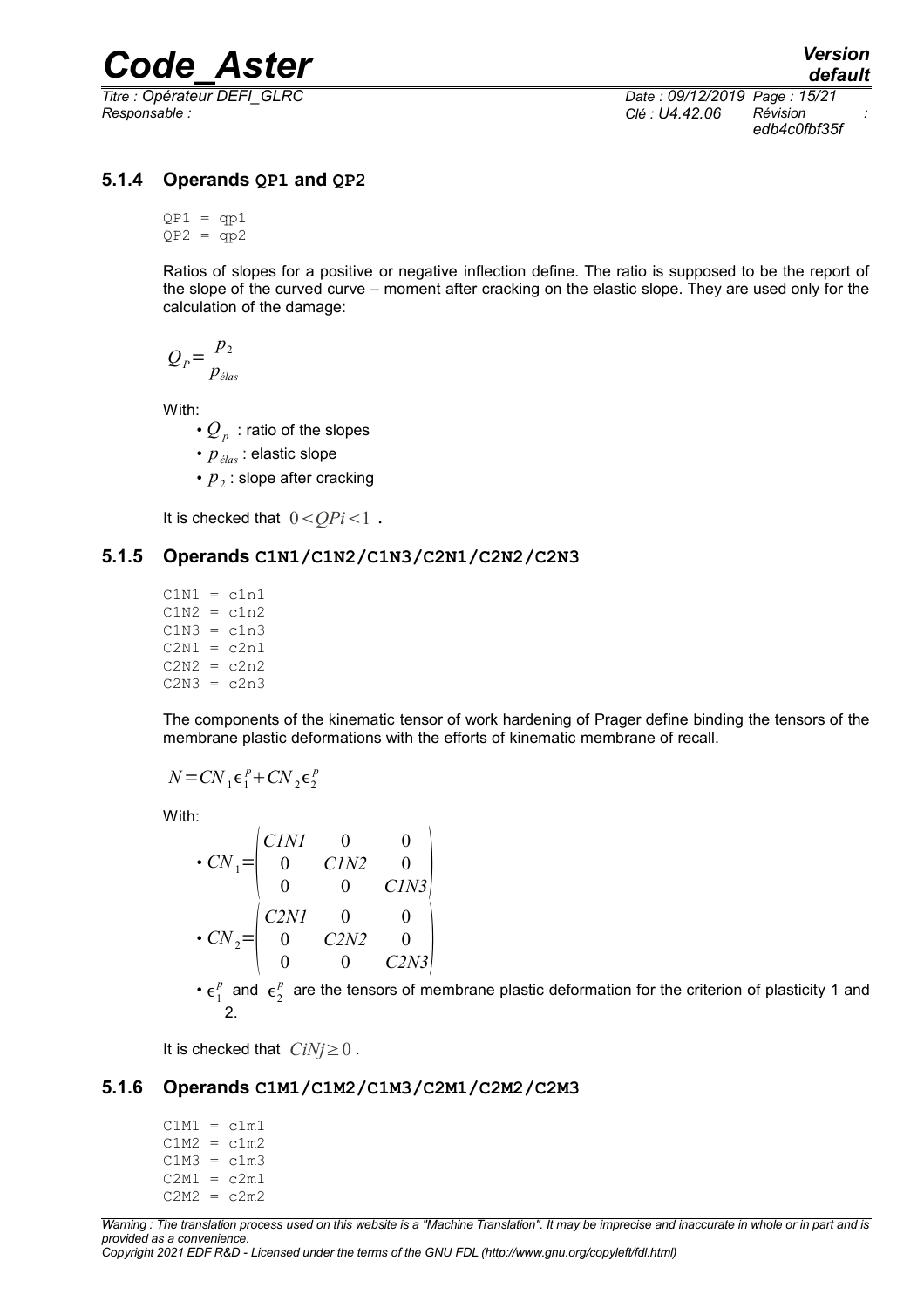*Responsable : Clé : U4.42.06 Révision :*

*default Titre : Opérateur DEFI\_GLRC Date : 09/12/2019 Page : 16/21 edb4c0fbf35f*

 $C2M3 = c2m3$ 

The components of the kinematic tensor of work hardening of Prager define binding the tensors of the plastic curves with the moments of kinematic recall.

 $M = CM_1 \kappa_1^p + CM_2 \kappa_2^p$ 

With:

$$
\begin{aligned}\n\cdot CM_1 &= \begin{pmatrix} CIMI & 0 & 0 \\ 0 & CIM2 & 0 \\ 0 & 0 & CIM3 \end{pmatrix} \\
\cdot CM_2 &= \begin{pmatrix} C2MI & 0 & 0 \\ 0 & C2M2 & 0 \\ 0 & 0 & C2M3 \end{pmatrix}\n\end{aligned}
$$

•  $\kappa_1^p$  and  $\kappa_2^p$  are the tensors of plastic curve for the criteria of plasticity 1 and 2.

The calculation of  $\left|C_iM\right|_j$  is carried out by using MOCO.

$$
C_i M_j = \frac{p_{\text{elas}} p_p}{p_{\text{elas}} - p_p}
$$

with:

- *pélas* : elastic slope
- $p_{p}$  : plastic slope

<span id="page-15-0"></span>It is checked that  $C_i M_i \geq 0$ .

#### **5.1.7 Operands BT1/BT2 and EAT/OMT**

$$
BT1 = bt1
$$
  
\n
$$
BT2 = bt2
$$
  
\n
$$
EAT = eat
$$
  
\n
$$
OMT = omt
$$

If the finite elements support the calculation of the efforts cutting-edges, these operands are used to define the elastic matrix of rigidity of transverse shearing. The efforts cutting-edges *V* are connected to the distortions  $\gamma$  by:

$$
V = \begin{bmatrix} BTI & 0 \\ 0 & BT2 \end{bmatrix} : \mathbf{y}
$$

If the user informs the Young modulus of transverse steels EAT as well as the steel section transverse per linear meter OMT then one deduces the coefficients from the matrix of rigidity by the following relation:

 $bt_i = \frac{5}{6}$ 6 *ep*  $\frac{1}{2}$  $\left(\frac{eb}{1+nu}+eat\times omt\right)$ 

The user cannot inform at the same time BT1, BT2 and parameters EAT, OMT.

It is checked that these operands are strictly positive realities.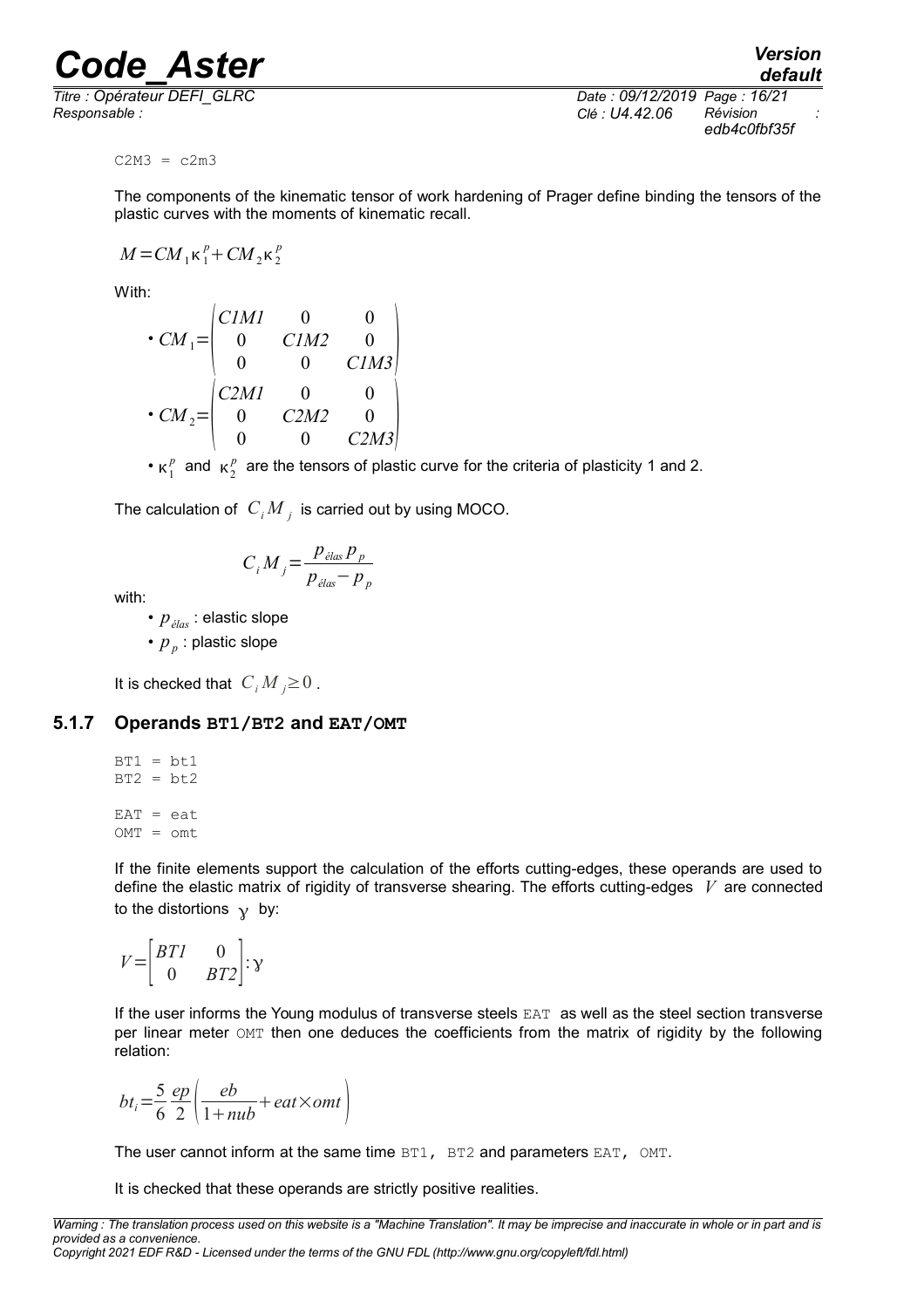*Responsable : Clé : U4.42.06 Révision :*

*Titre : Opérateur DEFI\_GLRC Date : 09/12/2019 Page : 17/21 edb4c0fbf35f*

#### **5.1.8 Operands MP1X/MP1Y/MP2X/MP2Y and MP1X\_FO/MP1Y\_FO/MP2X\_FO/MP2Y\_FO**

<span id="page-16-4"></span> $MP1X = mplx$  $MP1Y = mp1y$  $MP2X = mp2x$  $MP2Y = mp2y$  $MP1X$  FO =  $mp1x$  fo  $MP1YFO = mp1y$  fo  $MP2X$  FO =  $mp2x$  fo  $MP2Y$  FO =  $mp2y$  fo

The limiting plastic moments of the generalized criterion of Johansen used in the model of behavior define GLRC\_DAMA. They can be defined are by constant values are by functions. It is not possible to mix functions and constants. Moreover as soon as one of the operands is indicated, it is obligatory of all to inform them. When those are not specified, they are calculated in an automatic way.

#### **5.2 Keyword ARMED**

<span id="page-16-3"></span>The keyword factor ARMED allows to define the geometrical characteristics and material of the passive reinforcements.

#### **5.2.1 Operand MATER**

<span id="page-16-2"></span>MATER= mat\_acier

The name of material produced defines by DEFI\_MATERIAU used for the passive reinforcements. This operand makes it possible to recover the parameters material used for the passive reinforcements (Young modulus  $|E_{a}|$ , Poisson's ratio  $|v_{a}|$  and yield stress  $| \sigma _{ya}|$ ).

#### **5.2.2 Operands OMX and OMY**

<span id="page-16-1"></span>OMX = Wxa  $OWY = Wva$ 

The steel sections of a bed of reinforcements define given according to the directions  $x$  and  $y$  (in  $m^2/\,m$  linear, the thickness being then given in  $\,m$  ). It is checked that  $Wxa\geq 0$  and  $Wya\geq 0$ .

#### **5.2.3 Operands X-ray and RY**

<span id="page-16-0"></span> $X-ray = rxa$ RY = rya

Define the position adimensionnée of a bed of reinforcements compared to the thickness of the concrete hull, given in the directions *x* and *y* ( $-1 \leq rxa \leq 1$ ,  $-1 \leq rya \leq 1$ , figure 3).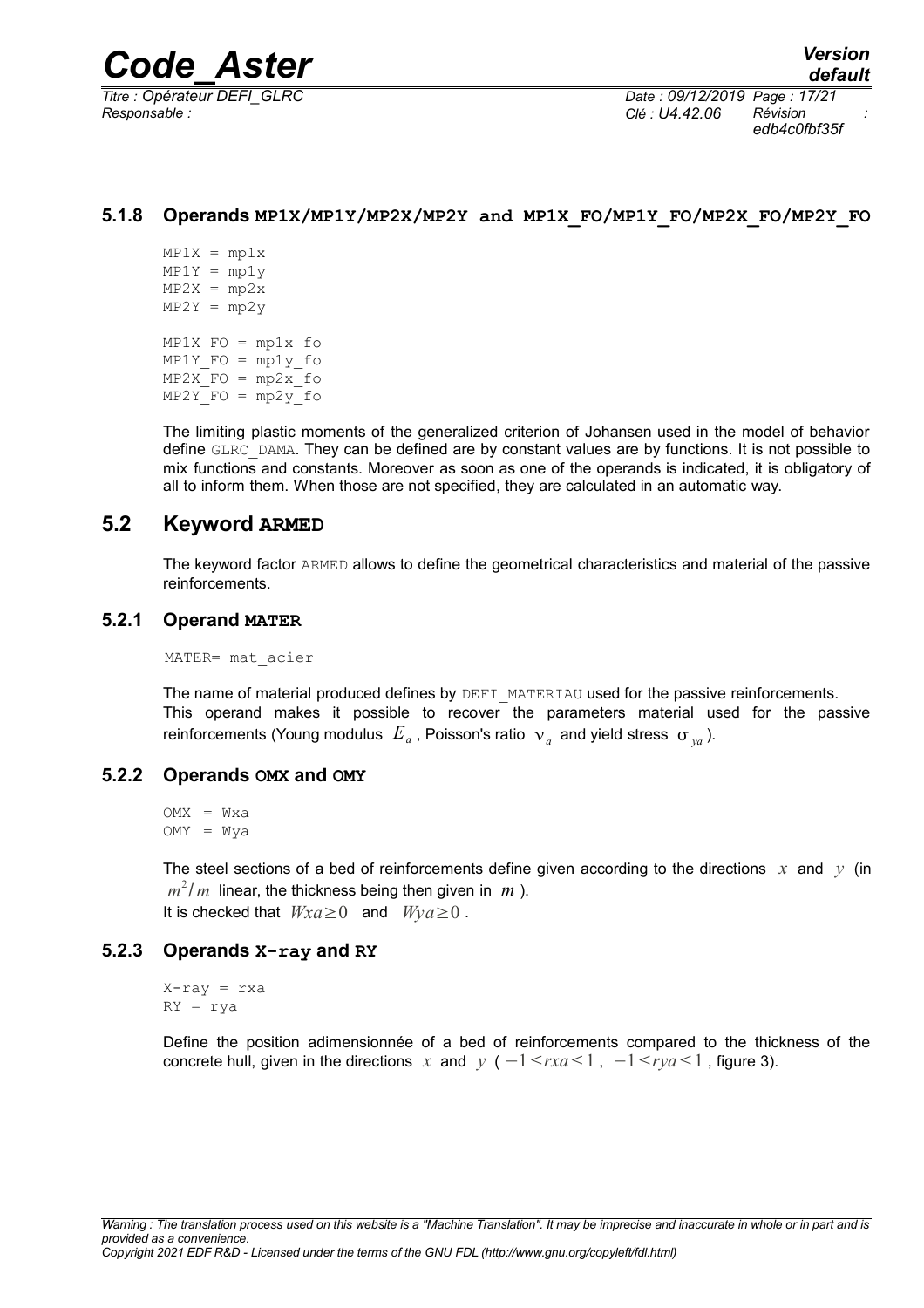*Responsable : Clé : U4.42.06 Révision :*

*Titre : Opérateur DEFI\_GLRC Date : 09/12/2019 Page : 18/21 edb4c0fbf35f*





#### **5.3 Keyword CABLE\_PREC**

<span id="page-17-2"></span>The keyword factor CABLE\_PREC allows to define the geometrical characteristics and material of the cables of prestressed as well as the prestressing force used.

#### **5.3.1 Operand MATER**

<span id="page-17-1"></span> $MATER = mat cable$ 

The name of material produced defines by DEFI\_MATERIAU used for the cables of prestressing. This operand makes it possible to recover the parameters material used for the cables of prestressing (Young modulus  $E_p$ , Poisson's ratio  $\mathcal{P}_p$  and yield stress  $\mathcal{F}_{yp}$ ).

#### **5.3.2 Operands OMX and OMY**

<span id="page-17-0"></span> $OMX = W xp$  $OMY = WYP$ 

The steel sections of a bed of cables of prestressing define given according to the directions *x* and  $y$  (in  $m^2/m$  linear, the thickness being then given in  $m$  ). It is checked that  $Wxp\geq 0$  and  $Wyp\geq 0$ .

#### **5.3.3 Operands X-ray and RY**

<span id="page-17-4"></span> $X-ray = rxp$ RY = ryp

Define the adimensionnée position of a bed of cables of prestressing compared to the thickness of the concrete hull, given in the directions *x* and *y* ( $-1 \leq rxp \leq 1$ ,  $-1 \leq ryp \leq 1$ ).

#### **5.3.4 Operands PREX and PREY**

<span id="page-17-3"></span>PREX = precx, PREY = precy,

The forces of prestressed (in Newton) in the directions define  $x$  and  $y$  (they must be normally negative because one applies a compressive force).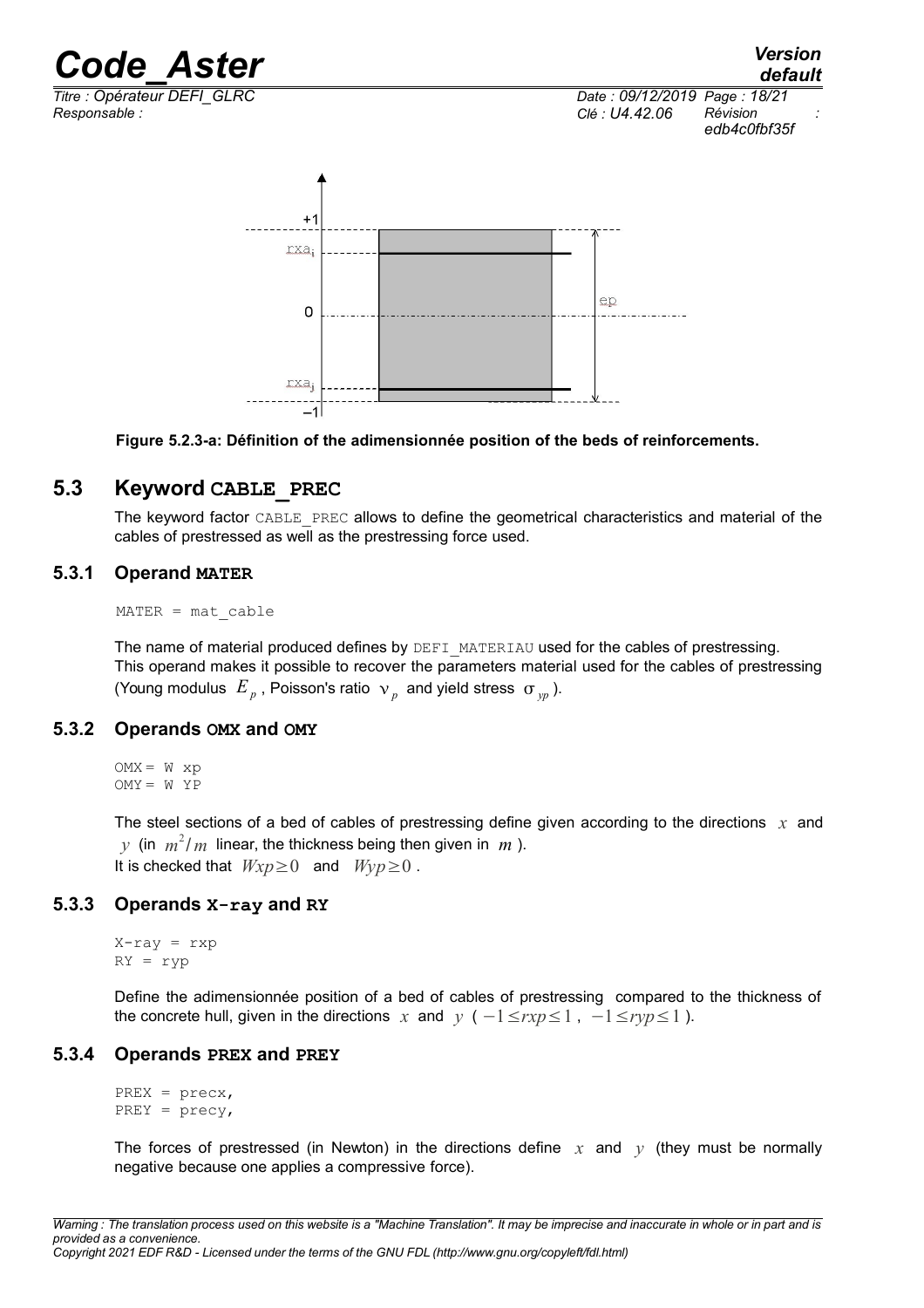*Titre : Opérateur DEFI\_GLRC Date : 09/12/2019 Page : 19/21 Responsable : Clé : U4.42.06 Révision :*

*edb4c0fbf35f*

### **5.4 Keyword LINER**

<span id="page-18-5"></span>The keyword factor LINER allows to define the geometrical characteristics and material of the metal liner.

#### **5.4.1 Operand MATER**

<span id="page-18-4"></span>MATER = mat\_liner

The name of material produced defines by DEFI\_MATERIAU used for the metal liner. This operand makes it possible to recover the parameters material used for the metal liner (Young modulus  $|E_j|$ , Poisson's ratio  $|v_j|$  and yield stress  $| \sigma_{y^j}|$ ).

#### **5.4.2 Operand OML**

<span id="page-18-3"></span> $OML = W1$ 

The thickness of the liner defines (in meters according to the choice operated for the other dimensioned parameters). It is checked that *Wl*≥0 .

#### **5.4.3 Operand RLR**

<span id="page-18-2"></span> $RLR = r1r$ ,

The adimensionnée position of the liner compared to the thickness of the concrete hull defines (in practice, *rlr*=−1 or *rlr*=1 , because the metal liner is laid out opposite lower or higher the concrete hull).

#### **5.5 Keyword ALPHA**

<span id="page-18-1"></span>This keyword makes it possible to define a thermal dilation coefficient "average" (and isotropic) for the element of hull.

#### **5.6 Keyword INFORMATION**

<span id="page-18-0"></span>Impression with the format RESULT list of the homogenized parameters used as starter of the model of behavior GLRC\_DAMAGE.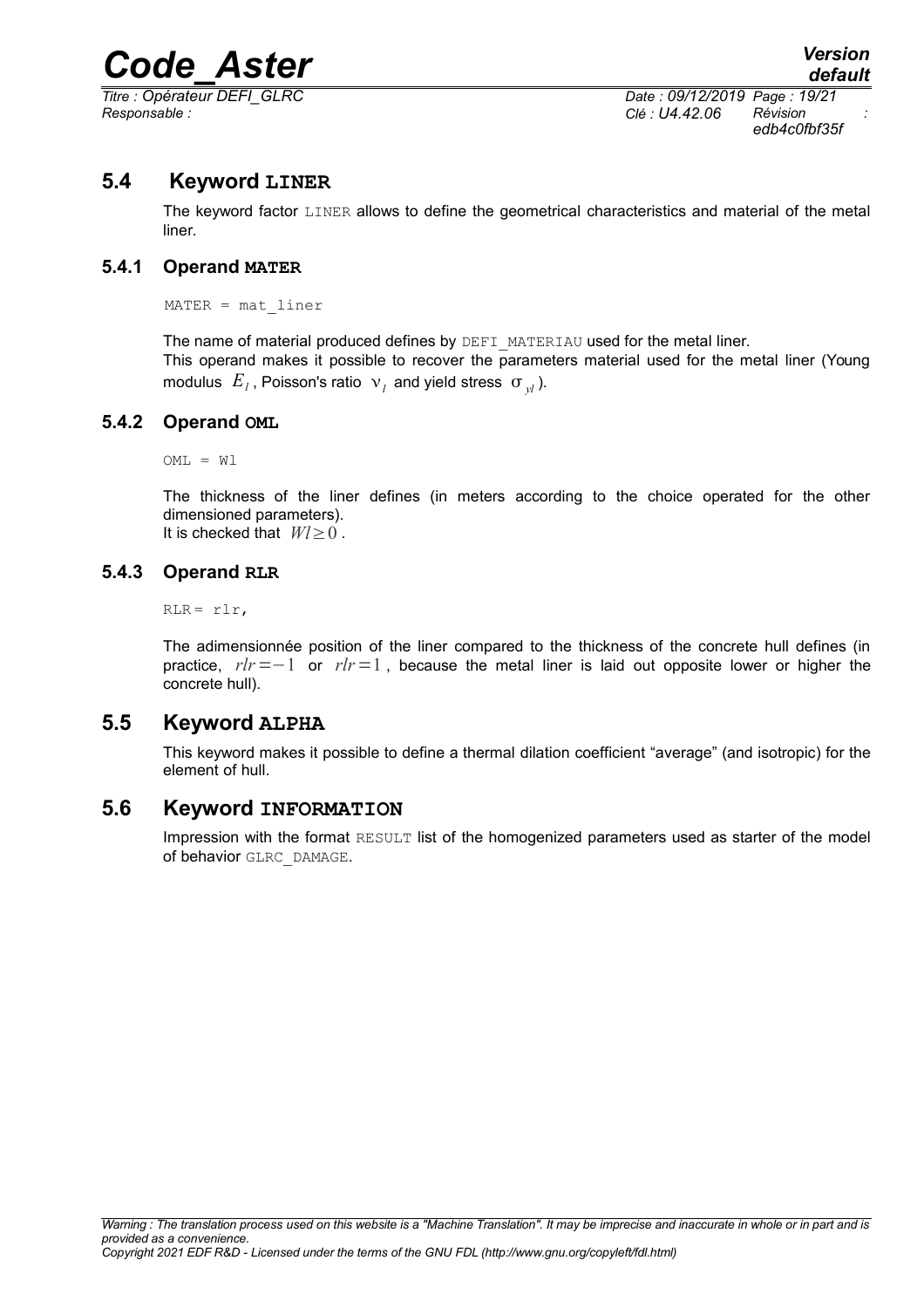*Responsable : Clé : U4.42.06 Révision :*

*Titre : Opérateur DEFI\_GLRC Date : 09/12/2019 Page : 20/21 edb4c0fbf35f*

### **6 Example of use**

<span id="page-19-0"></span>The following example is resulting from test SDNS106A:

```
CHECHMATE = DEFI_GLRC (RELATION = GLRC_DAMAGE,
                 CONCRETE = F (MATER = MATB, THICK = EP,
                   GAMMA = 0.0QP1 = 0.15,
                    QP2 = 0.15,
                   C1N1 = 87.3E6, C1N2 = 87.3E6, C1N3 = 87.3E6,
                   C2N1 = 87.3E6, C2N2 = 87.3E6, C2N3 = 87.3E6,
                   C1M1 = 14.8E6, C1M2 = 14.8E6, C1M3 = 14.8E6,
                   C2M1 = 14.8E6, C2M2 = 14.8E6, C2M3 = 14.8E6, ),
                  TABLECLOTH = (
                F (MATER = MAT A1,
                   OMX = 5.65E-4OMY = 5.65E-4X-ray = 0.95,
                   RY = 0.95,),
                F (MATER = MAT A1,
                   OMX = 5.65E-4,OMY = 5.65E-4,X-ray = -0.95RY = -0.95,),LINER = F (MATER = MAT A2,
                  OML = 6.E-3,RLR = -1., ,),
                 CABLE PREC = F (
                   MATER = MAT<sup>-</sup>A2,
                   OMX = 4.56E-3,OMY = 1.35E-2,
                   X-ray = 0.0,
                   RY = 0.0,
                   PREX = -3.0E6,
                   PREY = -3.0E6,),
                   INFORMATION = 2,);
```
#### **Note:**

In this example, 3 different materials are used:  $MAT$  B (concrete),  $MAT$  A1 (passive reinforcements) and MAT\_A2 (liner metal and cables of prestressed). Before defining the parameters of DEFI\_GLRC, it is obligatory to use DEFI\_MATERIAU to inform all the parameters concerning these materials:

```
MAT B=DEFI MATERIAU (
                  ELAS = F (E = 30000.E6NAKED = 0.2RHO = 2500.0,),
                  BETON ECRO LINE = F (
```
*Warning : The translation process used on this website is a "Machine Translation". It may be imprecise and inaccurate in whole or in part and is provided as a convenience. Copyright 2021 EDF R&D - Licensed under the terms of the GNU FDL (http://www.gnu.org/copyleft/fdl.html)*

*default*